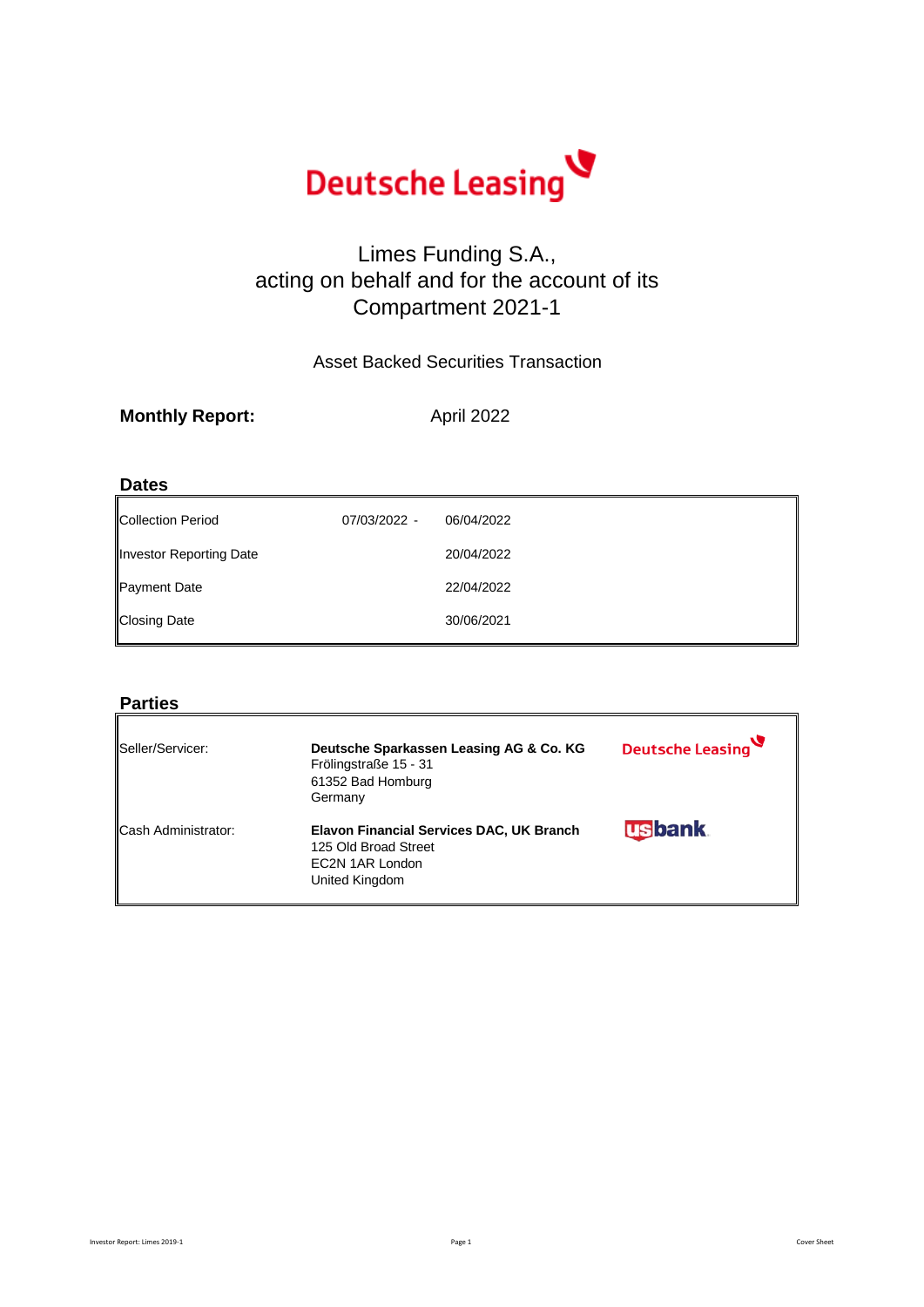Investor Reporting Date: 20 April 2022 Payment Date: 22 April 2022 Monthly Collection Period: 07 March 2022 - 06 April 2022 Interest Period: 22 March 2022 - 22 April 2022 Period Number: 10

## **Table of Contents**

| Parties                      | Go to ' Parties'              |
|------------------------------|-------------------------------|
| <b>Counterparty History</b>  | Go to 'Counterparty History'  |
| <b>Dates</b>                 | Go to 'Dates'                 |
| <b>Counterparty Ratings</b>  | Go to 'Counterparty Ratings'  |
| Notes                        | Go to 'Notes'                 |
| <b>Issuer Accounts</b>       | Go to 'Issuer Accounts'       |
| <b>Swap</b>                  | Go to 'Swap'                  |
| <b>ADA &amp; PoP</b>         | Go to 'ADA & PoP'             |
| <b>Risk Retention</b>        | Go to 'Risk Retention'        |
| <b>Collection Report</b>     | Go to 'Collection Report'     |
| Performance                  | Go to 'Performance'           |
| <b>Amortisation Schedule</b> | Go to 'Amortisation Schedule' |
| <b>Stratification Tables</b> | Go to 'Stratification Tables' |
| Glossary                     | Go to 'Glossary'              |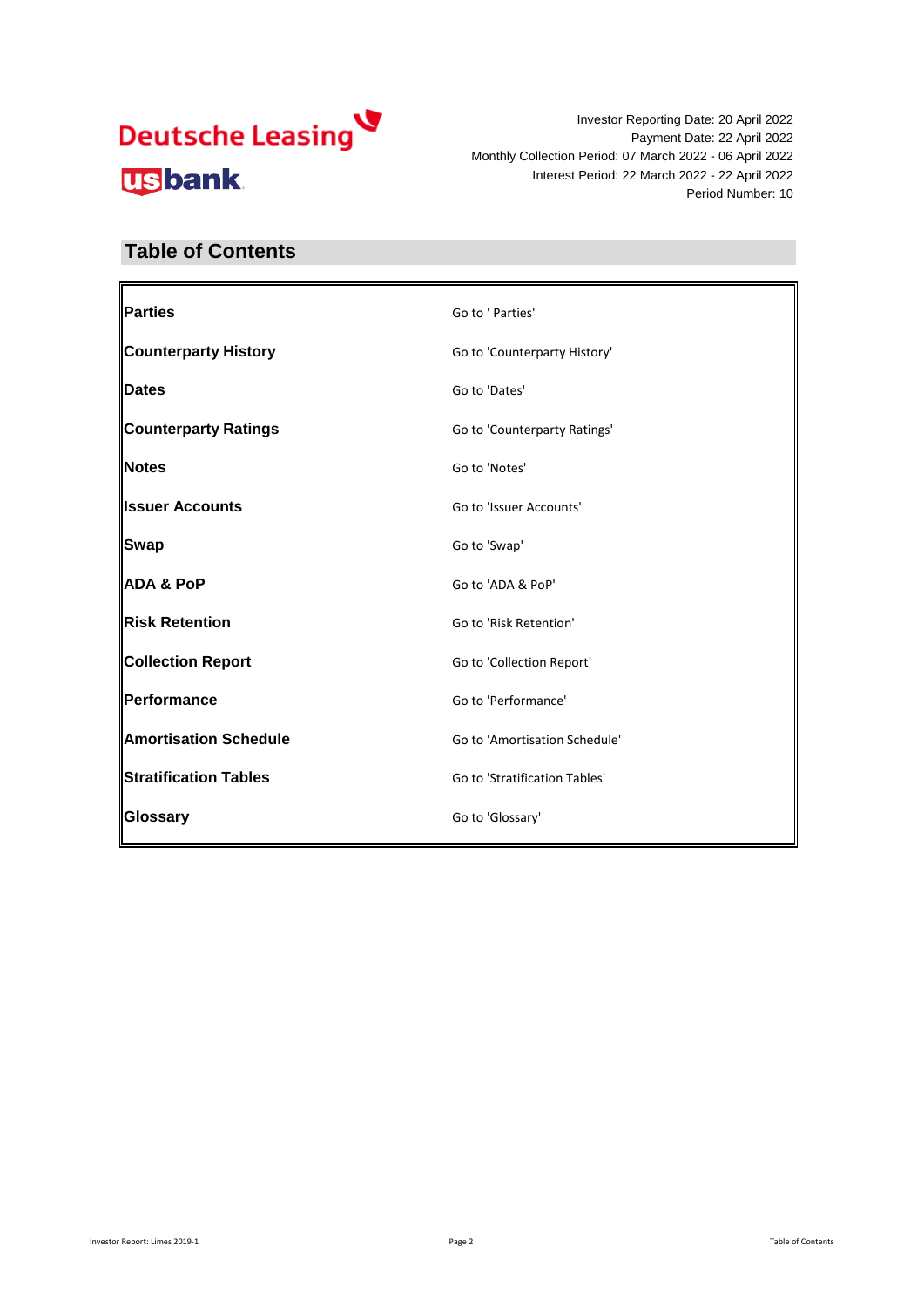

#### **Transaction Parties**

| Issuer                                                        | Limes Funding S.A., acting on behalf and for<br>the account of its Compartment Limes 2019-1<br>6, Rue Eugène Ruppert<br>2453 Luxembourg<br>Luxembourg<br>LU-LimesFunding@Intertrustgroup.com<br>+352 26 449993 |
|---------------------------------------------------------------|----------------------------------------------------------------------------------------------------------------------------------------------------------------------------------------------------------------|
| Seller / Servicer /<br>Subordinated Lender                    | Deutsche Sparkassen Leasing AG & Co. KG<br>Frölingstraße 15 - 31<br>61352 Bad Homburg<br>Germany<br>ruediger.moll@deutsche-leasing.com<br>+49 6172 88-1383                                                     |
| Corporate Services Provider /<br>Back-up Servicer Facilitator | Intertrust (Luxembourg) S.a.r.l.<br>6 Rue Eugène Ruppert<br>2453 Luxembourg<br>Luxembourg<br>LU-LimesFunding@Intertrustgroup.com<br>+352 26 449993                                                             |
| Swap Counterparty                                             | DZ Bank AG<br>Platz der Republik<br>60325 Frankfurt am Main<br>Germany<br>tom.oelrich@dzbank.de<br>+49 69 7447 4341                                                                                            |
| Trustee                                                       | <b>Intertrust Trustees GmbH</b><br>Eschersheimer Landstraße 14<br>60322 Frankfurt am Main<br>Federal Republic of Germany<br>Frankfurt@intertrustgroup.com<br>+49 69 64350 8913                                 |
| Data Trustee                                                  | Data Custody Agent Services B.V.<br>Prins Bernhardplein 200<br>1097 JB Amsterdam<br>Netherlands<br>cmsstructuring@intertrustgroup.com                                                                          |
| Account Bank / Paying Agent /<br>Interest Determination Agent | <b>Elavon Financial Services DAC</b><br>Block F1, Cherrywood Business Park<br>Cherrywood, Dublin 18<br>D18 W2X7 Ireland<br>Dublin.mbs@usbank.com / mbs.erg.london@usbank.com<br>+44 207 330 2144               |
| Registrar                                                     | <b>Elavon Financial Services DAC</b><br>Block F1, Cherrywood Business Park<br>Cherrywood, Dublin 18<br>D18 W2X7 Ireland<br>MBS.ERG.London@USBank.com<br>+44 207 330 2000                                       |
| Cash Administrator                                            | U.S. Bank Global Corporate Trust Limited<br>125 Old Broad Street<br>EC2N 1AR London<br>United Kingdom<br>Dublin.mbs@usbank.com / mbs.erg.london@usbank.com<br>+44 207 330 2144                                 |
| Rating Agency                                                 | Fitch Ratings - a branch of Fitch Ratings Ireland Limited<br>Neue Mainzer Straße 46-50<br>60311 Frankfurt am Main<br>Germany<br>abssurveillance@fitchratings.com                                               |
| Rating Agency                                                 | S&P Global Ratings Europe Limited (Niederlassung Deutschland)<br>OpernTurm<br>Bockenheimer Landstraße 2<br>60306 Frankfurt am Main<br>Germany<br>ABSEuropeanSurveillance@standardandpoors.com                  |
| Arranger /<br>Joint Lead Manager                              | Société Générale S.A.<br>29 Boulevard Haussmann<br>75009 Paris<br>France<br>jan.groesser@sgcib.com<br>+49 69 7174 225                                                                                          |
| Joint Lead Manager                                            | <b>Bayerische Landesbank</b><br>Brienner Straße 18<br>80333 Munich<br>Federal Republic of Germany<br>Marc.Wolf@bayernlb.co.uk                                                                                  |
| Manager                                                       | <b>DZ Bank AG</b><br>Platz der Republik<br>60325 Frankfurt am Main<br>Germany<br>tom.oelrich@dzbank.de                                                                                                         |
| Manager                                                       | Landesbank Baden-Württemberg<br>Am Hauptbahnhof 2<br>70173 Stuttgart<br>Germany<br>Juergen.Groth@lbbw.de<br>+49 711 12749721                                                                                   |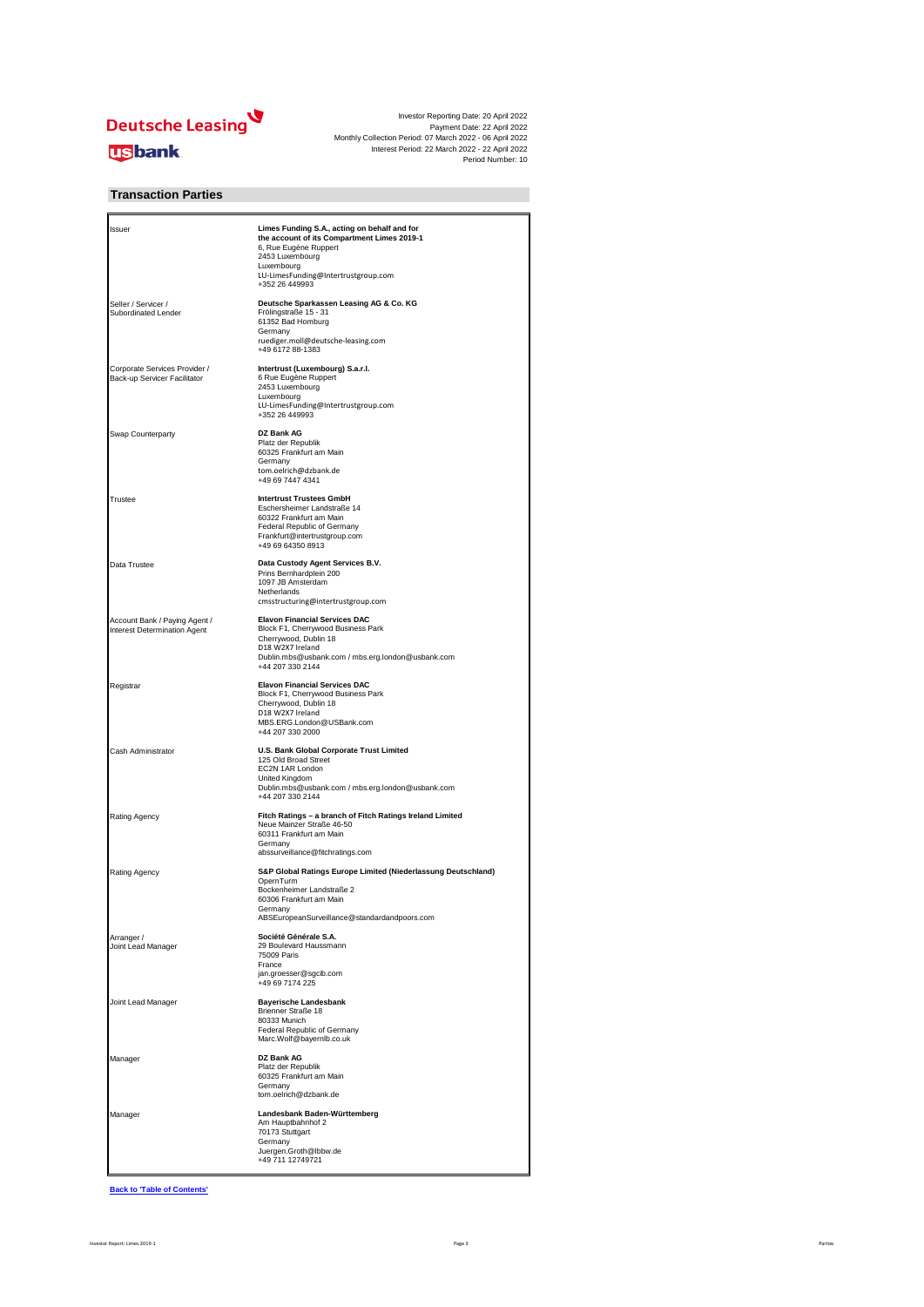

### **Counterparty History**

| Party | Date of replacement | Reason | <b>Replaced entity</b> | <b>Replaced by</b> |
|-------|---------------------|--------|------------------------|--------------------|
|       |                     |        |                        |                    |
|       |                     |        |                        |                    |
|       |                     |        |                        |                    |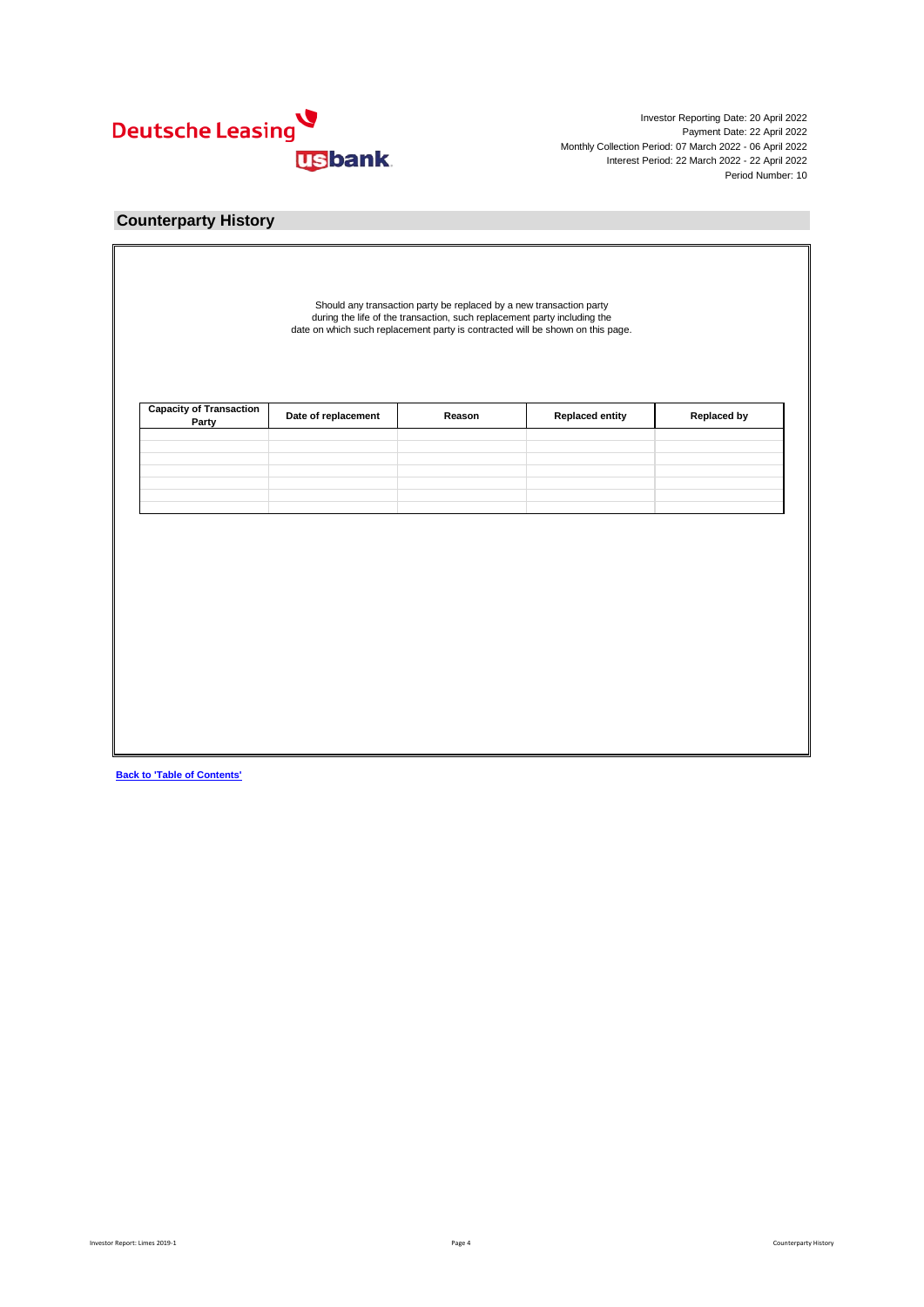Investor Reporting Date: 20 April 2022 Payment Date: 22 April 2022 Monthly Collection Period: 07 March 2022 - 06 April 2022 Interest Period: 22 March 2022 - 22 April 2022 Period Number: 10

## **Dates**

| Initial Cut-Off Date                    | 07/06/2021 |            |      |
|-----------------------------------------|------------|------------|------|
| <b>Closing Date</b>                     | 30/06/2021 |            |      |
| <b>Final Maturity Date</b>              | 22/09/2030 |            |      |
|                                         |            |            | Days |
| Collection Period (from incl. to incl.) | 07/03/2022 | 06/04/2022 | 31   |
| Interest Period (from incl. to excl.)   | 22/03/2022 | 22/04/2022 | 31   |
|                                         |            |            |      |
| <b>Reporting Period</b>                 | 10         |            |      |
| <b>Interest Determination Date</b>      | 16/03/2022 |            |      |
| Cut-Off Date                            | 06/04/2022 |            |      |
| <b>Investor Reporting Date</b>          | 20/04/2022 |            |      |
| Payment Date                            | 22/04/2022 |            |      |
|                                         |            |            |      |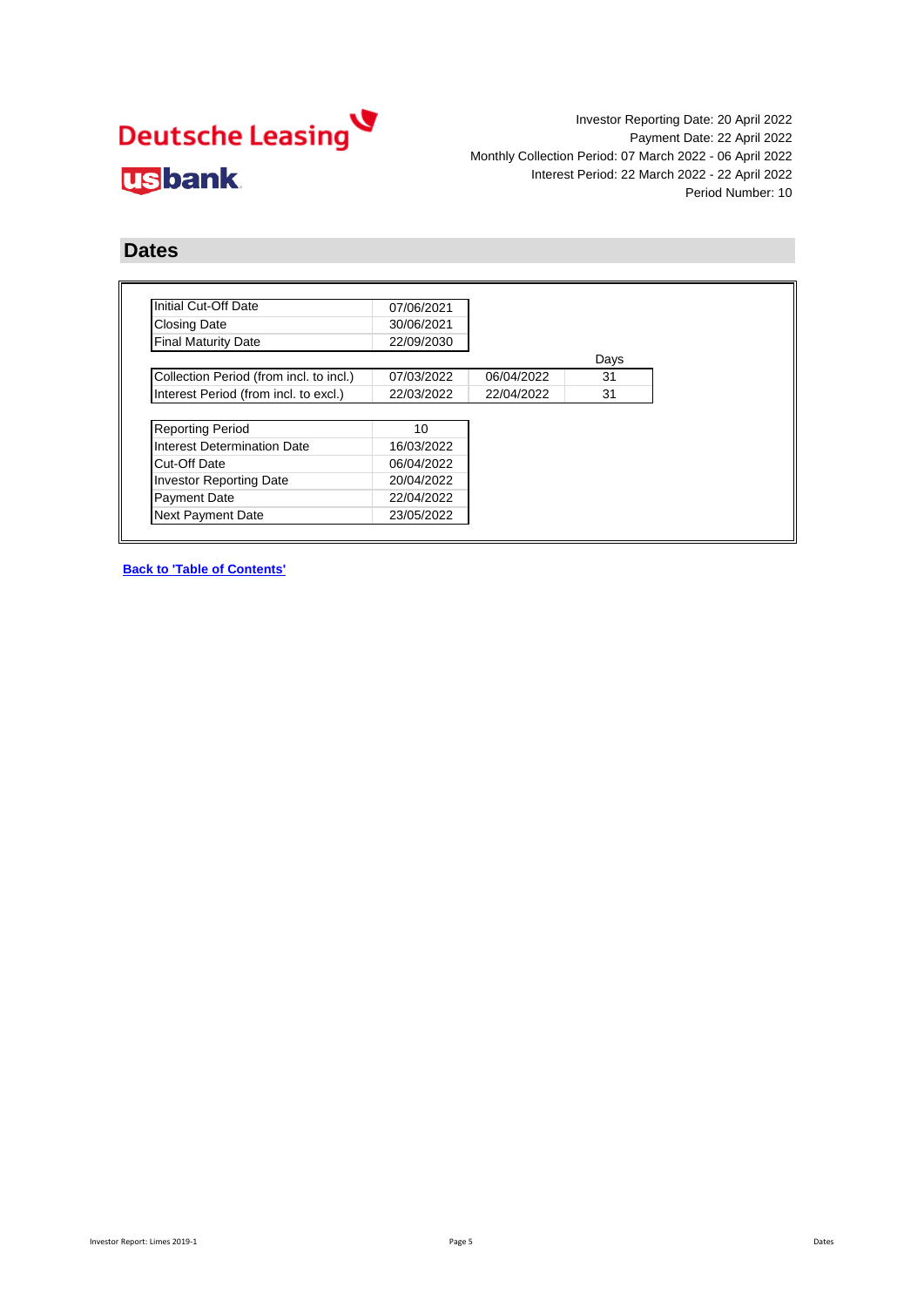#### **Counterparty Ratings**

|                          |                                          |            | Fitch     |                      |      |          |      | S&P |                                           |                   |         |                                    |                                        |       |             |
|--------------------------|------------------------------------------|------------|-----------|----------------------|------|----------|------|-----|-------------------------------------------|-------------------|---------|------------------------------------|----------------------------------------|-------|-------------|
|                          |                                          | Current    |           |                      |      | Required |      |     | Current<br>Required                       |                   |         |                                    | Trigger                                | Event | Consequence |
|                          |                                          | short-term | long-term | short-term long-term |      |          |      |     | short-term long-term short-term long-term |                   | Breach? |                                    |                                        |       |             |
|                          |                                          |            |           |                      |      |          |      |     |                                           |                   |         |                                    |                                        |       |             |
| <b>Account Bank</b>      | Elavon Financial Services DAC, UK Branch | $F1+$      | AA-       | F <sub>1</sub>       | А    | $A-1+$   | AA-  |     |                                           |                   | No      | Replacement                        | Account Bank must be replaced          |       |             |
|                          |                                          |            |           |                      |      |          |      |     |                                           |                   |         |                                    |                                        |       |             |
| <b>Swap Counterparty</b> | DZ Bank                                  | $F1+$      | AA-       | F <sub>1</sub>       | А    | $A-1$    | $A+$ |     | А-                                        |                   | No      | Collateral posting                 | Swap Counterparty must post collateral |       |             |
| <b>Swap Counterparty</b> | DZ Bank                                  | $F1+$      | AA-       | F <sub>3</sub>       | BBB- | $A-1$    | A+   |     | $A-$                                      | No<br>Replacement |         | Swap Counterparty must be replaced |                                        |       |             |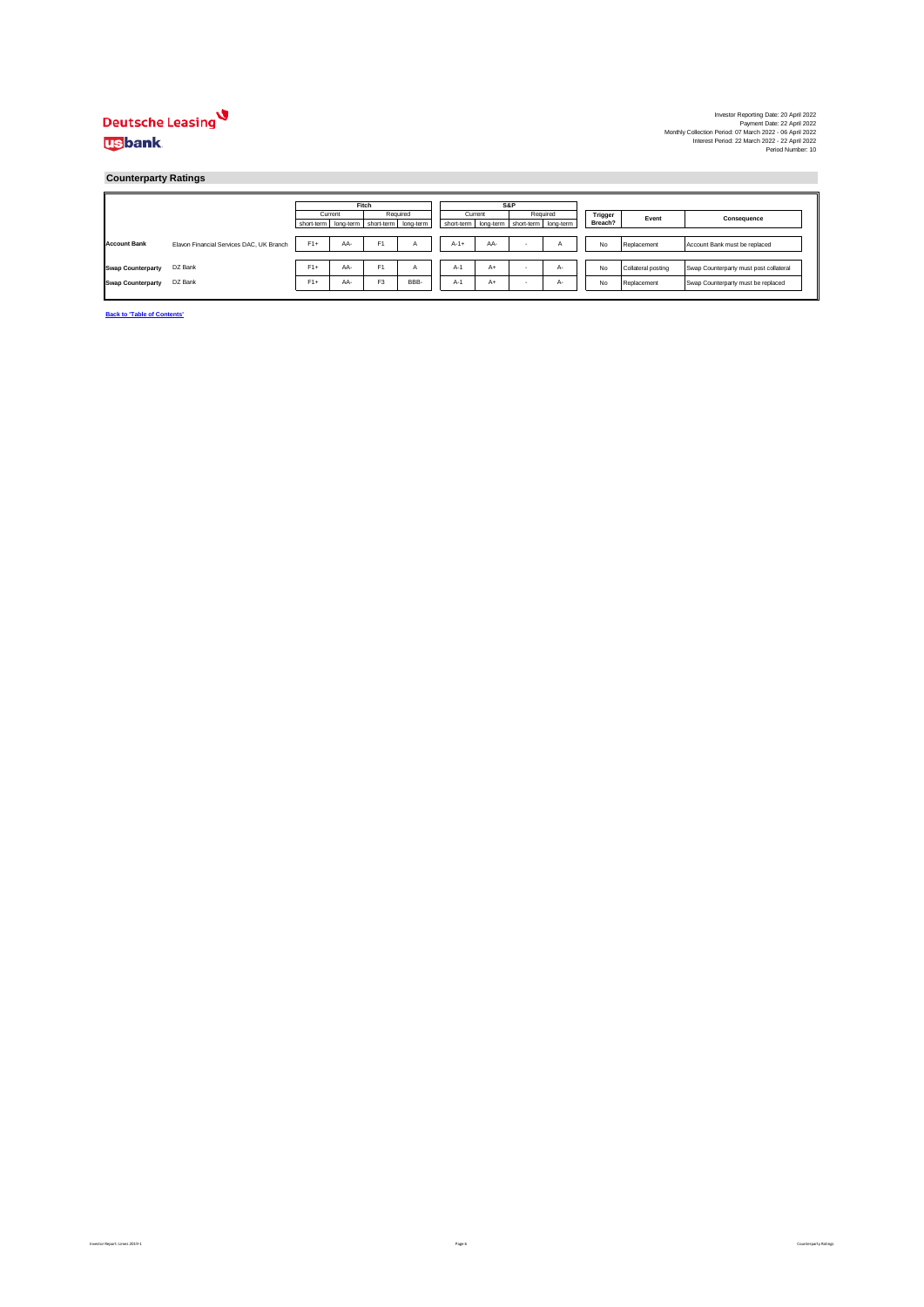Investor Reporting Date: 20 April 2022 Payment Date: 22 April 2022 Monthly Collection Period: 07 March 2022 - 06 April 2022 Interest Period: 22 March 2022 - 22 April 2022 Period Number: 10

**Notes**

|                                                                       | <b>Class A Notes</b>    | <b>Class B Notes</b> | <b>Subordinated Loan</b> |
|-----------------------------------------------------------------------|-------------------------|----------------------|--------------------------|
| Rating at Closing - Fitch                                             | AAA                     | not rated            | not rated                |
| Rating at Closing - S&P                                               | AAA                     | not rated            | not rated                |
| <b>Final Maturity Date</b>                                            | 22/09/2030              | 22/09/2030           | 22/09/2030               |
| <b>ISIN</b>                                                           | XS2349275235            | n.a.                 | n.a.                     |
| Common Code                                                           | 234927523               | n.a.                 | n.a.                     |
| Aggregate Outstanding Note Principal Amount (at Closing)              | 588.200.000             | 61.800.000.00        | 3.250.000.00             |
| Number of Notes                                                       | 5.882                   | $\mathbf{1}$         | n.a.                     |
| Denomination                                                          | 100.000                 | n.a.                 | n.a.                     |
| Coupon Type                                                           | Floating                | Fixed                | Fixed                    |
| Index Rate                                                            | 1 month Euribor         |                      |                          |
| Margin                                                                | 0.70%                   | 1.00%                | 1.50%                    |
| Coupon                                                                | 1 month Euribor + 0.70% | 1.00%                | 1.50%                    |
| <b>Issue Price</b>                                                    | 100.842%                | 100.000%             | n.a.                     |
| Day Count Convention                                                  | Act/360                 | Act/360              | Act/360                  |
|                                                                       |                         |                      |                          |
| Rating currently - Fitch                                              | AAA                     | not rated            | not rated                |
| Rating currently - S&P                                                | AAA                     | not rated            | not rated                |
| Interest amount due                                                   | 53.702.66               | 53.216.67            | 4.197.92                 |
| Interest amount paid                                                  | 53.702.66               | 53.216.67            | 4.197.92                 |
| Interest amount paid - per EUR 100,000 denomination                   | 9.13                    | n.a.                 | n.a.                     |
| Principal amount paid - per EUR 100,000 denomination                  | 3.405.61                | n.a.                 | n.a.                     |
| Total unpaid interest amount (beginning balance)                      | 0.00                    | 0.00                 | 0.00                     |
| Total unpaid interest amount (ending balance)                         | 0.00                    | 0.00                 | 0.00                     |
|                                                                       |                         |                      |                          |
| Aggregate Outstanding Note Principal Amount (previous Payment Date)   | 427,123,378.25          | 61,800,000.00        | 3,250,000.00             |
| <b>Principal Payment</b>                                              | 20,031,795.58           | 0.00                 | 0.00                     |
| Aggregate Outstanding Note Principal Amount (on current Payment Date) | 407,091,582.67          | 61,800,000.00        | 3,250,000.00             |
| Notes Factor                                                          | 69.21%                  | 100.00%              | n.a.                     |
|                                                                       |                         |                      |                          |
| Credit Enhancement (at Closing)                                       | 10.01%                  | 0.50%                | n.a.                     |
| Credit Enhancement (on current Payment Date)                          | 13.87%                  | 0.69%                | n.a.                     |

On any Payment Date following the Cut-Off Date on which the Aggregate Outstanding Portfolio Principal Amount represents less than 10 per cent of the Aggregate<br>Outstanding Portfolio Principal Amount as of the Initial Cut-O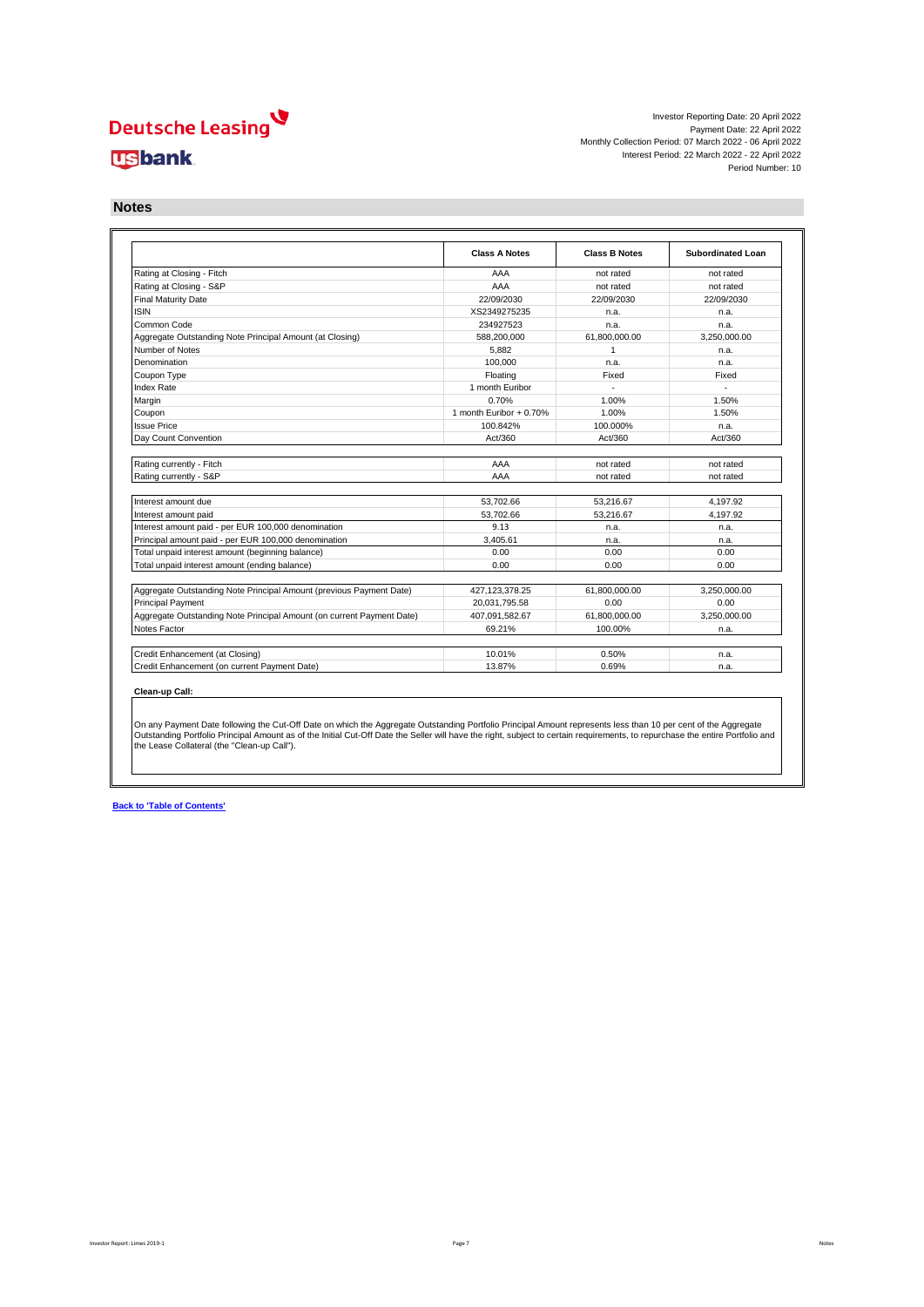

### **Issuer Accounts**

| <b>Distribution Account Ledger</b>                                                   |                |
|--------------------------------------------------------------------------------------|----------------|
| Opening balance (before application of the PoP)                                      | 24,585,747.84  |
| - Amounts paid in the course of the PoP                                              | 24,585,747.84  |
| = Ending balance (after application of the PoP)                                      | 0.00           |
| <b>Liquidity Reserve Account Ledger</b>                                              |                |
| Liquidity Reserve Required Amount (previous Payment Date)                            | 3,250,000.00   |
| Liquidity Reserve Required Amount (current Payment Date)                             | 3,250,000.00   |
| Opening balance (before application of the PoP)                                      | 3,250,000.00   |
| - Amounts paid to the Distribution Account Ledger                                    | 3,250,000.00   |
| + Amounts paid back to the Liquidity Reserve Account Ledger in the course of the PoP | 3,250,000.00   |
| = Ending balance (after application of the PoP)                                      | 3,250,000.00   |
| <b>Commingling Reserve Account Ledger</b>                                            |                |
| Opening balance (before application of the PoP)                                      | 1,997,212.70   |
| + Amounts paid by Deutsche Leasing to the Commingling Reserve Account Ledger         | 0.00           |
| - Amounts withdrawn to flow into the Available Distribution Amount                   | 0.00           |
| <b>Commingling Reserve Excess Amount</b>                                             | 1,926,932.25   |
| = Ending balance (after application of the PoP)                                      | 70,280.45      |
| Swap Cash Collateral Account                                                         |                |
| Opening balance                                                                      | 0.00           |
| - Amounts paid from the Issuer to the Swap Counterparty                              | 0.00           |
| + Amounts received by the Issuer from the Swap Counterparty                          | 0.00           |
| = Ending balance (after application of the PoP)                                      | 0.00           |
|                                                                                      |                |
| <b>Commingling Reserve Required Amount</b>                                           | 70,280.45      |
| Scheduled Collections for the following Collection Period                            | 17,058,893.23  |
| 0.25% of the Aggregate Outstanding Portfolio Principal Amount                        | 1,172,228.96   |
| <b>Commingling Reserve Reduction Amount</b>                                          | 18,160,841.73  |
| <b>Commingling Reserve Reduction Amount</b>                                          | 18,160,841.73  |
| (i) Aggregate Outstanding Portfolio Principal Amount                                 | 468,891,582.67 |
| (ii) difference, if positive, of (A) less (B)                                        | 3.87%          |
| (A)                                                                                  | 13.87%         |
| (B) Minimum Class A Credit Enhancement                                               | 10.00%         |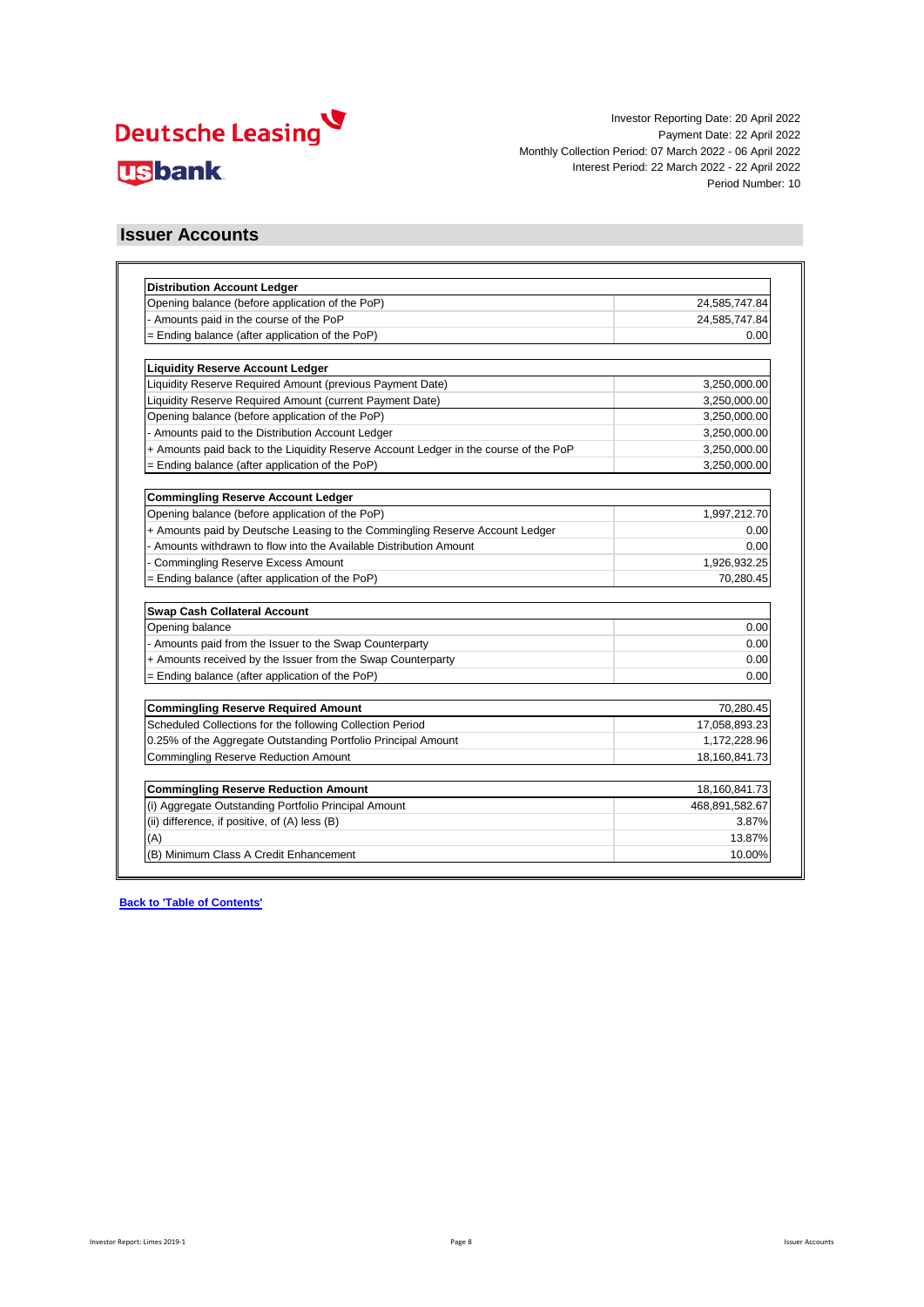Investor Reporting Date: 20 April 2022 Payment Date: 22 April 2022 Monthly Collection Period: 07 March 2022 - 06 April 2022 Interest Period: 22 March 2022 - 22 April 2022 Period Number: 10

**Swap**

| Swap Notional Amount<br>Swap Rate                                          | 427,123,378.25<br>$-0.4690%$         |
|----------------------------------------------------------------------------|--------------------------------------|
|                                                                            |                                      |
| Issuer pays to Swap Counterparty<br>Issuer receives from Swap Counterparty | $-172,498.52$<br>$-203,761.58$       |
| Net Swap Payment                                                           | 31,263.06                            |
| Net Swap Receipt                                                           | 0.00                                 |
| <b>Payment Date</b>                                                        | <b>Swap Notional Amount</b>          |
| Apr-22                                                                     | 427,123,378.25                       |
| May-22                                                                     | 407,091,582.67                       |
| Jun-22                                                                     | 391,358,720.36                       |
| Jul-22                                                                     | 375,801,876.64                       |
| Aug-22                                                                     | 360,387,239.53                       |
| Sep-22                                                                     | 345,035,106.08                       |
| Oct-22<br>Nov-22                                                           | 330,159,024.67<br>314,846,495.06     |
| <b>Dec-22</b>                                                              | 299,725,075.66                       |
| Jan-23                                                                     | 285,307,352.21                       |
| Feb-23                                                                     | 271,049,398.78                       |
| Mar-23                                                                     | 256,483,047.41                       |
| Apr-23                                                                     | 242,776,867.48                       |
| May-23                                                                     | 229,217,187.53                       |
| Jun-23                                                                     | 215,713,534.12                       |
| Jul-23                                                                     | 202,007,146.69                       |
| Aug-23                                                                     | 188,756,933.56                       |
| $Sep-23$                                                                   | 175,568,350.43                       |
| Oct-23<br>Nov-23                                                           | 163,064,824.39                       |
| Dec-23                                                                     | 150,942,980.45<br>138,616,618.99     |
| Jan-24                                                                     | 127,104,789.71                       |
| Feb-24                                                                     | 115,429,784.58                       |
| Mar-24                                                                     | 104,718,701.80                       |
| Apr-24                                                                     | 93,921,326.99                        |
| May-24                                                                     | 83,710,682.55                        |
| Jun-24                                                                     | 73,472,179.81                        |
| Jul-24                                                                     | 63,235,406.57                        |
| Aug-24                                                                     | 53,255,718.44                        |
| Sep-24                                                                     | 44,206,357.92                        |
| Oct-24<br>Nov-24                                                           | 35,506,835.69<br>27,379,251.72       |
| Dec-24                                                                     | 19,715,166.08                        |
| Jan-25                                                                     | 12,391,466.44                        |
| Feb-25                                                                     | 5,346,851.56                         |
| Mar-25                                                                     | 0.00                                 |
| Apr-25                                                                     | 0.00                                 |
| May-25                                                                     | 0.00                                 |
| Jun-25                                                                     | 0.00                                 |
| Jul-25                                                                     | 0.00                                 |
| Aug-25                                                                     | 0.00<br>0.00                         |
| Sep-25<br>Oct-25                                                           | 0.00                                 |
| Nov-25                                                                     | 0.00                                 |
| <b>Dec-25</b>                                                              | 0.00                                 |
| Jan-26                                                                     | 0.00                                 |
| Feb-26                                                                     | 0.00                                 |
| Mar-26                                                                     | 0.00                                 |
| Apr-26                                                                     | 0.00                                 |
| May-26                                                                     | 0.00                                 |
| Jun-26                                                                     | 0.00                                 |
| Jul-26<br>Aug-26                                                           | 0.00<br>0.00                         |
| Sep-26                                                                     | 0.00                                 |
| Oct-26                                                                     | 0.00                                 |
| <b>Nov-26</b>                                                              | 0.00                                 |
| Dec-26                                                                     | 0.00                                 |
| $Jan-27$                                                                   | 0.00                                 |
| Feb-27                                                                     | 0.00                                 |
| Mar-27                                                                     |                                      |
|                                                                            |                                      |
| Apr-27                                                                     |                                      |
| May-27                                                                     |                                      |
| Jun-27<br>Jul-27                                                           | 0.00<br>0.00<br>0.00<br>0.00<br>0.00 |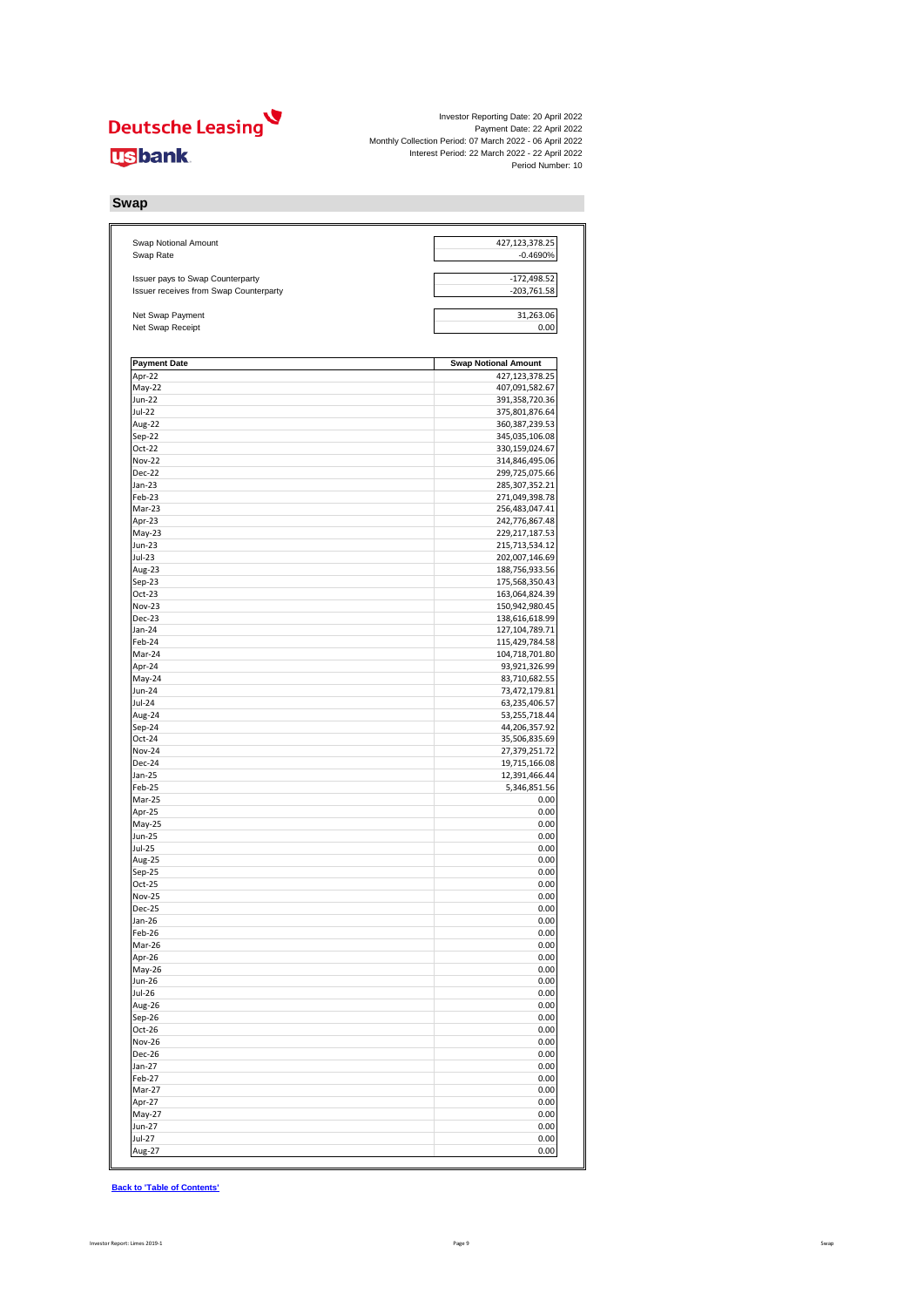# Deutsche Leasing

# **usbank**

|                                                          | Investor Reporting Date: 20 April 2022         |                             |                   |  |
|----------------------------------------------------------|------------------------------------------------|-----------------------------|-------------------|--|
|                                                          |                                                | Payment Date: 22 April 2022 |                   |  |
| Monthly Collection Period: 07 March 2022 - 06 April 2022 |                                                |                             |                   |  |
|                                                          | Interest Period: 22 March 2022 - 22 April 2022 |                             |                   |  |
|                                                          |                                                |                             | Period Number: 10 |  |

#### **Available Distribution Amount & Priority of Payments**

| (a) any Collections and Deemed Collections received or collected by the Servicer pursuant to the<br>Receivables Purchase Agreement during the relevant Collection Period immediately preceding<br>such Payment Date                                                                                                 | 21.335.747.84 |
|---------------------------------------------------------------------------------------------------------------------------------------------------------------------------------------------------------------------------------------------------------------------------------------------------------------------|---------------|
| (b) the amount standing to the credit of the Liquidity Reserve Account Ledger                                                                                                                                                                                                                                       | 3.250.000.00  |
| (c) the Net Swap Receipts                                                                                                                                                                                                                                                                                           | 0.00          |
| (d) the Enforcement Proceeds                                                                                                                                                                                                                                                                                        | 0.00          |
| (e) upon the occurrence of a Servicer Termination Event, the amounts standing to the credit of the<br>Commingling Reserve Account Ledger to the extent that the Servicer has, as of the relevant<br>Payment Date, failed to transfer to the Issuer any Collections in relation to the relevant Collection<br>Period | 0.00          |
| (f) any other amounts (if any) standing to the credit of the Distribution Account Ledger                                                                                                                                                                                                                            | 0.00          |
| <b>Available Distribution Amount</b>                                                                                                                                                                                                                                                                                | 24,585,747.84 |

| <b>Principal Redemption</b>                                                      |                |  |  |  |  |  |  |
|----------------------------------------------------------------------------------|----------------|--|--|--|--|--|--|
| Aggregate Outstanding Portfolio Principal Amount                                 | 468.891.582.67 |  |  |  |  |  |  |
| Aggregate Outstanding Note Principal Amount of all Notes (previous Payment Date) | 488.923.378.25 |  |  |  |  |  |  |
| Required Principal Redemption Amount                                             | 20.031.795.58  |  |  |  |  |  |  |
| Class A Principal Redemption Amount                                              | 20.031.795.58  |  |  |  |  |  |  |
| Class B Principal Redemption Amount                                              | 0.00           |  |  |  |  |  |  |
| Subordinated Loan Redemption Amount                                              | 0.00           |  |  |  |  |  |  |

Enforcement Event No

| <b>Pre-Enforcement Priority of Payments</b>                                                                                                                                                                                                                                                                                                                                 | Due           | Paid          | <b>Available Distribution</b><br>Amount remaining | Shortfall |
|-----------------------------------------------------------------------------------------------------------------------------------------------------------------------------------------------------------------------------------------------------------------------------------------------------------------------------------------------------------------------------|---------------|---------------|---------------------------------------------------|-----------|
|                                                                                                                                                                                                                                                                                                                                                                             |               |               | 24.585.747.84                                     |           |
| (a) any due and payable Statutory Claims                                                                                                                                                                                                                                                                                                                                    | 0.00          | 0.00          | 24.585.747.84                                     | 0.00      |
| (b) any due and payable Trustee Expenses                                                                                                                                                                                                                                                                                                                                    | 0.00          | 0.00          | 24.585.747.84                                     | 0.00      |
| (c) any due and payable Administrative Expenses                                                                                                                                                                                                                                                                                                                             | 18.660.47     | 18.660.47     | 24.567.087.37                                     | 0.00      |
| (d) any due and payable Servicing Fee to the Servicer                                                                                                                                                                                                                                                                                                                       | 0.00          | 0.00          | 24.567.087.37                                     | 0.00      |
| (e) any due and payable Net Swap Payments and swap termination payments under the Swap<br>Agreement to the Swap Counterparty (provided that the Swap Counterparty is not the defaulting<br>party (as defined in the Swap Agreement) and there has been no termination of the Swap<br>Agreement (due to a termination event relating to the Swap Counterparty's downgrade)); | 31.263.06     | 31.263.06     | 24,535,824.31                                     | 0.00      |
| (f) any due and payable Class A Interest Amount on the Class A Notes, plus any Interest Shortfall of<br>the Class A Notes                                                                                                                                                                                                                                                   | 53.702.66     | 53.702.66     | 24.482.121.65                                     | 0.00      |
| (q) the Liquidity Reserve Required Amount to the Liquidity Reserve Account Ledger                                                                                                                                                                                                                                                                                           | 3,250,000.00  | 3,250,000.00  | 21,232,121.65                                     | 0.00      |
| (h) the Class A Principal Redemption Amount in respect of the redemption of the Class A Notes<br>until the Aggregate Outstanding Note Principal Amount of the Class A Notes is reduced to zero                                                                                                                                                                              | 20.031.795.58 | 20.031.795.58 | 1.200.326.07                                      | 0.00      |
| (i) any due and payable Class B Interest Amount on the Class B Note, plus any Interest Shortfall of<br>the Class B Note                                                                                                                                                                                                                                                     | 53.216.67     | 53.216.67     | 1.147.109.40                                      | 0.00      |
| (i) the Class B Principal Redemption Amount in respect of the redemption of the Class B Note until<br>the Aggregate Outstanding Note Principal Amount of the Class B Note is reduced to zero                                                                                                                                                                                | 0.00          | 0.00          | 1.147.109.40                                      | 0.00      |
| (k) in or towards payment of the Subordinated Swap Amount                                                                                                                                                                                                                                                                                                                   | 0.00          | 0.00          | 1.147.109.40                                      | 0.00      |
| (I) any due and payable Subordinated Loan Interest, including any Subordinated Loan Interest<br>Shortfall Amount                                                                                                                                                                                                                                                            | 4.197.92      | 4.197.92      | 1,142,911.48                                      | 0.00      |
| (m) the Subordinated Loan Redemption Amount in respect of the redemption of the Subordinated<br>Loan until the Subordinated Loan is reduced to zero.                                                                                                                                                                                                                        | 0.00          | 0.00          | 1,142,911.48                                      | 0.00      |
| (n) any Excess Value to the Seller                                                                                                                                                                                                                                                                                                                                          | 1.142.911.48  | 1.142.911.48  | 0.00                                              | 0.00      |

Sum of payments: 24,585,747.84

|                                                                                                                                                                                                                                                                                                                                                                            |                  |      | <b>Available Distribution</b> |           |
|----------------------------------------------------------------------------------------------------------------------------------------------------------------------------------------------------------------------------------------------------------------------------------------------------------------------------------------------------------------------------|------------------|------|-------------------------------|-----------|
| <b>Post-Enforcement Priority of Payments</b>                                                                                                                                                                                                                                                                                                                               | Due              | Paid | Amount remaining              | Shortfall |
|                                                                                                                                                                                                                                                                                                                                                                            |                  |      | 0.00                          |           |
| (a) any due and payable Statutory Claims                                                                                                                                                                                                                                                                                                                                   | 0.00             | 0.00 | 0.00                          | 0.00      |
| (b) any due and payable Trustee Expenses                                                                                                                                                                                                                                                                                                                                   | 0.00             | 0.00 | 0.00                          | 0.00      |
| (c) any due and payable Administrative Expenses                                                                                                                                                                                                                                                                                                                            | 0.00             | 0.00 | 0.00                          | 0.00      |
| (d) any due and payable Servicing Fee to the Servicer                                                                                                                                                                                                                                                                                                                      | 0.00             | 0.00 | 0.00                          | 0.00      |
| (e) any due and payable Net Swap Payments and swap termination payments under the Swap<br>Agreement to the Swap Counterparty (provided that the Swap Counterparty is not the defaulting<br>party (as defined in the Swap Agreement) and there has been no termination of the Swap<br>Agreement (due to a termination event relating to the Swap Counterparty's downgrade)) | 0.00             | 0.00 | 0.00                          | 0.00      |
| (f) any due and payable Class A Interest Amount on the Class A Notes, plus any Interest Shortfall of<br>the Class A Notes                                                                                                                                                                                                                                                  | 0.00             | 0.00 | 0.00                          | 0.00      |
| (g) any amount in respect of the redemption of the Class A Notes until the Aggregate Outstanding<br>Note Principal Amount of the Class A Notes is reduced to zero                                                                                                                                                                                                          | 0.00             | 0.00 | 0.00                          | 0.00      |
| (h) any due and payable Class B Interest Amount on the Class B Note, plus any Interest Shortfall of<br>the Class B Notes                                                                                                                                                                                                                                                   | 0.00             | 0.00 | 0.00                          | 0.00      |
| (i) any amount in respect of the redemption of the Class B Notes until the Aggregate Outstanding<br>Note Principal Amount of the Class B Notes is reduced to zero                                                                                                                                                                                                          | 0.00             | 0.00 | 0.00                          | 0.00      |
| (i) in or towards payment of the Subordinated Swap Amount                                                                                                                                                                                                                                                                                                                  | 0.00             | 0.00 | 0.00                          | 0.00      |
| (k) any due and payable Subordinated Loan Interest, including any Subordinated Loan Interest<br>Shortfall Amount                                                                                                                                                                                                                                                           | 0.00             | 0.00 | 0.00                          | 0.00      |
| (I) any amounts in respect of the redemption of the Subordinated Loan until the Subordinated Loan<br>is reduced to zero                                                                                                                                                                                                                                                    | 0.00             | 0.00 | 0.00                          | 0.00      |
| (m) any Excess Value to the Seller                                                                                                                                                                                                                                                                                                                                         | 0.00             | 0.00 | 0.00                          | 0.00      |
|                                                                                                                                                                                                                                                                                                                                                                            | Sum of payments: | 0.00 |                               |           |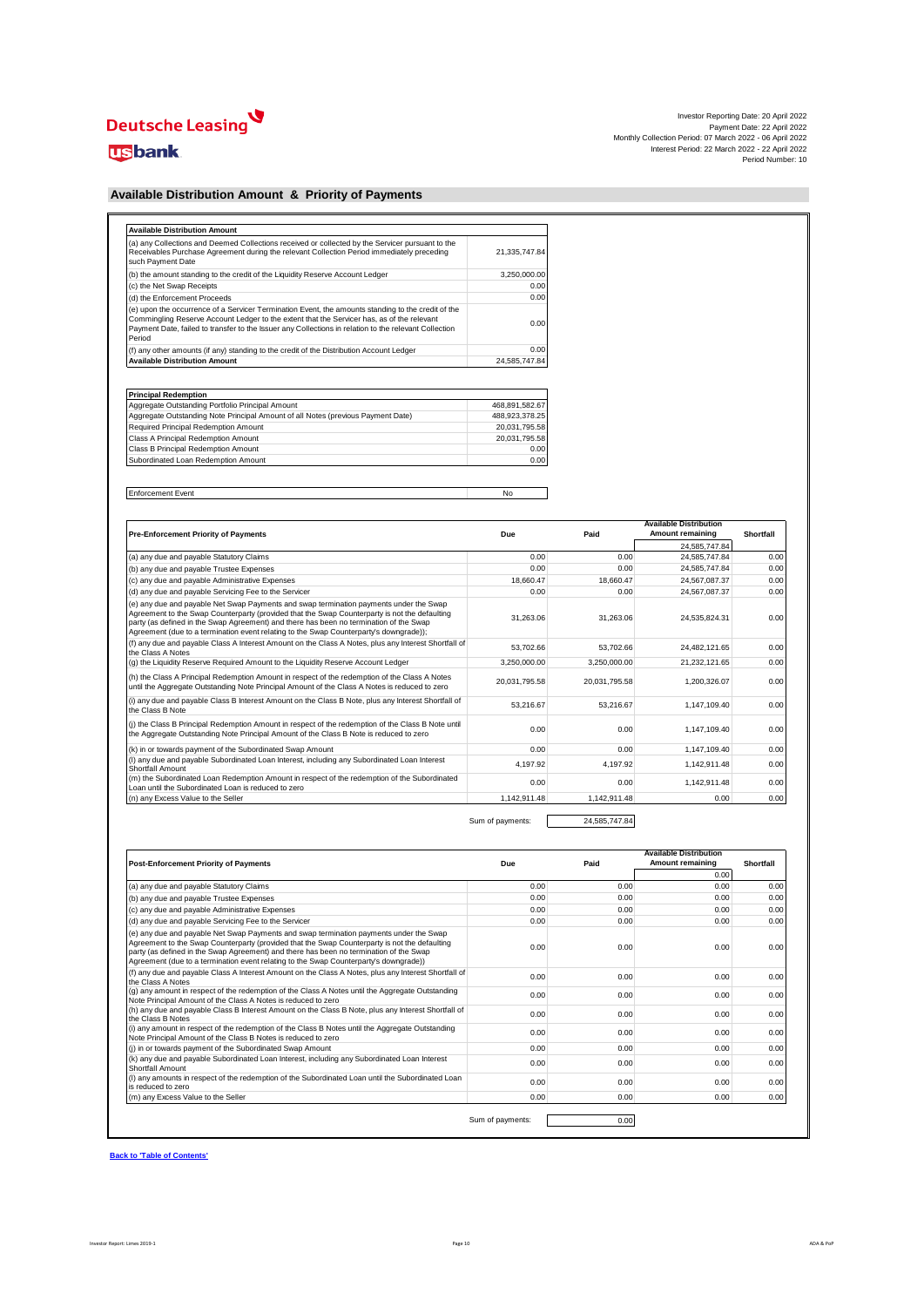#### **Risk Retention**

| 65,050,000.00<br>3,250,000.00<br><b>Credit Enhancement</b><br>(in EUR)<br>65,050,000.00<br>3.250.000.00<br><b>Total amount</b><br>(in EUR)<br>61,800,000.00<br>3.250.000.00<br>65.050.000.00                                                                                                                                                                                                                                                                                                                                                                                                                                                                                                                                                                                                                                                                                                                                                                                                                                                                                                                                                                                                                                                                                                                                | 10.01%<br>0.50%<br><b>Credit Enhancement</b><br>(in %)<br>13.87%<br>0.69%<br>Retention<br>(in %)<br>13.87%                | 9.51%<br>0.00%<br><b>Attachment Point</b><br>(in %)<br>13.18%<br>0.00%                                                                                  |  |  |  |  |  |  |  |  |
|-----------------------------------------------------------------------------------------------------------------------------------------------------------------------------------------------------------------------------------------------------------------------------------------------------------------------------------------------------------------------------------------------------------------------------------------------------------------------------------------------------------------------------------------------------------------------------------------------------------------------------------------------------------------------------------------------------------------------------------------------------------------------------------------------------------------------------------------------------------------------------------------------------------------------------------------------------------------------------------------------------------------------------------------------------------------------------------------------------------------------------------------------------------------------------------------------------------------------------------------------------------------------------------------------------------------------------|---------------------------------------------------------------------------------------------------------------------------|---------------------------------------------------------------------------------------------------------------------------------------------------------|--|--|--|--|--|--|--|--|
|                                                                                                                                                                                                                                                                                                                                                                                                                                                                                                                                                                                                                                                                                                                                                                                                                                                                                                                                                                                                                                                                                                                                                                                                                                                                                                                             |                                                                                                                           |                                                                                                                                                         |  |  |  |  |  |  |  |  |
|                                                                                                                                                                                                                                                                                                                                                                                                                                                                                                                                                                                                                                                                                                                                                                                                                                                                                                                                                                                                                                                                                                                                                                                                                                                                                                                             |                                                                                                                           |                                                                                                                                                         |  |  |  |  |  |  |  |  |
|                                                                                                                                                                                                                                                                                                                                                                                                                                                                                                                                                                                                                                                                                                                                                                                                                                                                                                                                                                                                                                                                                                                                                                                                                                                                                                                             |                                                                                                                           |                                                                                                                                                         |  |  |  |  |  |  |  |  |
|                                                                                                                                                                                                                                                                                                                                                                                                                                                                                                                                                                                                                                                                                                                                                                                                                                                                                                                                                                                                                                                                                                                                                                                                                                                                                                                             |                                                                                                                           |                                                                                                                                                         |  |  |  |  |  |  |  |  |
|                                                                                                                                                                                                                                                                                                                                                                                                                                                                                                                                                                                                                                                                                                                                                                                                                                                                                                                                                                                                                                                                                                                                                                                                                                                                                                                             |                                                                                                                           |                                                                                                                                                         |  |  |  |  |  |  |  |  |
|                                                                                                                                                                                                                                                                                                                                                                                                                                                                                                                                                                                                                                                                                                                                                                                                                                                                                                                                                                                                                                                                                                                                                                                                                                                                                                                             |                                                                                                                           |                                                                                                                                                         |  |  |  |  |  |  |  |  |
|                                                                                                                                                                                                                                                                                                                                                                                                                                                                                                                                                                                                                                                                                                                                                                                                                                                                                                                                                                                                                                                                                                                                                                                                                                                                                                                             |                                                                                                                           |                                                                                                                                                         |  |  |  |  |  |  |  |  |
|                                                                                                                                                                                                                                                                                                                                                                                                                                                                                                                                                                                                                                                                                                                                                                                                                                                                                                                                                                                                                                                                                                                                                                                                                                                                                                                             |                                                                                                                           |                                                                                                                                                         |  |  |  |  |  |  |  |  |
|                                                                                                                                                                                                                                                                                                                                                                                                                                                                                                                                                                                                                                                                                                                                                                                                                                                                                                                                                                                                                                                                                                                                                                                                                                                                                                                             |                                                                                                                           |                                                                                                                                                         |  |  |  |  |  |  |  |  |
|                                                                                                                                                                                                                                                                                                                                                                                                                                                                                                                                                                                                                                                                                                                                                                                                                                                                                                                                                                                                                                                                                                                                                                                                                                                                                                                             |                                                                                                                           |                                                                                                                                                         |  |  |  |  |  |  |  |  |
|                                                                                                                                                                                                                                                                                                                                                                                                                                                                                                                                                                                                                                                                                                                                                                                                                                                                                                                                                                                                                                                                                                                                                                                                                                                                                                                             |                                                                                                                           |                                                                                                                                                         |  |  |  |  |  |  |  |  |
| Deutsche Leasing Sparkassen AG & Co. KG - in its capacity as Seller, as Subordinated Lender and as "originator" within the meaning of the Securitisation<br>Regulation - will retain for the life of the Transaction a material net economic interest of not less than 5 per cent. in the Transaction in accordance with article 6<br>paragraph (3)(d) of the Securitisation Regulation. The Seller will (i) retain, on an ongoing basis until the earlier of the redemption of the Class A Notes in full and<br>the Final Maturity Date, the Class B Note, in its capacity as Class B Note Purchaser, and (ii) retain, in its capacity as Subordinated Lender, on an ongoing basis<br>until the earlier of the redemption of the Class A Notes in full and the Final Maturity Date, a first loss tranche constituted by the claim for repayment of a loan<br>advance in an initial principal amount of EUR 3,250,000 (the "Subordinated Loan") made available by the Subordinated Lender to the Issuer under the<br>Subordinated Loan Agreement as of the Closing Date so that the sum of the aggregate principal amount of the Class B Notes and the principal amount of the<br>Subordinated Loan is equal to at least 5 per cent. of the nominal amount of the "securitised exposures" (i.e. the Purchased Receivables). |                                                                                                                           |                                                                                                                                                         |  |  |  |  |  |  |  |  |
|                                                                                                                                                                                                                                                                                                                                                                                                                                                                                                                                                                                                                                                                                                                                                                                                                                                                                                                                                                                                                                                                                                                                                                                                                                                                                                                             | (iii) Amount of Class A Notes publicly-placed with investors which are not part of the Originator Group: EUR 588,200,000. | (i) Amount of Class A Notes privately-placed with investors other than the Seller and its affiliated companies (together the "Originator Group"): EUR 0 |  |  |  |  |  |  |  |  |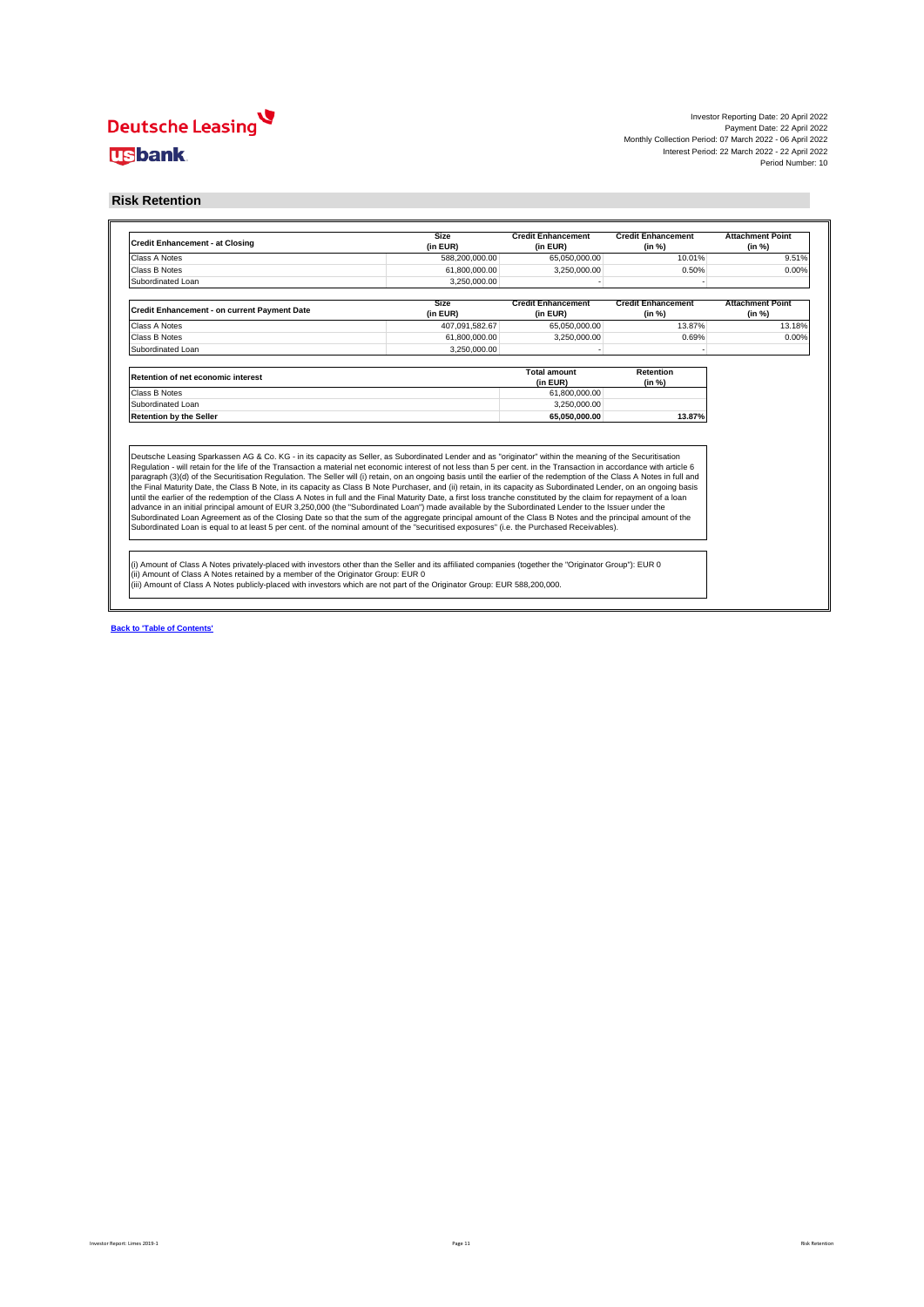

### **Collection Report**

| Aggregate Outstanding Portfolio Principal Amount (previous Cut-Off Date)                            | 488,923,378.25 |
|-----------------------------------------------------------------------------------------------------|----------------|
|                                                                                                     |                |
| <b>Collections</b>                                                                                  | 21,335,747.84  |
| Interest                                                                                            | 1,555,154.32   |
| Recoveries (from Defaulted Receivables)                                                             | 268,127.02     |
| Principal prepayments                                                                               | 4,254,633.33   |
| Scheduled principal                                                                                 | 15,257,833.17  |
|                                                                                                     |                |
| <b>Deemed Collections</b>                                                                           | 0.00           |
| (a) any Purchased Receivable is not an Eligible Receivable                                          | 0.00           |
| (b) the Outstanding Principal Amount of a Purchased Receivable is reduced as a result of a Dilution | 0.00           |
| (c) any Purchased Receivable is affected by any defences or objections or any other counter claims  | 0.00           |
| (d) any Representations and Warranties prove to have been incorrect                                 | 0.00           |
| <b>Defaulted Receivables</b>                                                                        | 519,329.08     |
|                                                                                                     |                |
| Aggregate Outstanding Portfolio Principal Amount (current Cut-Off Date)                             | 468,891,582.67 |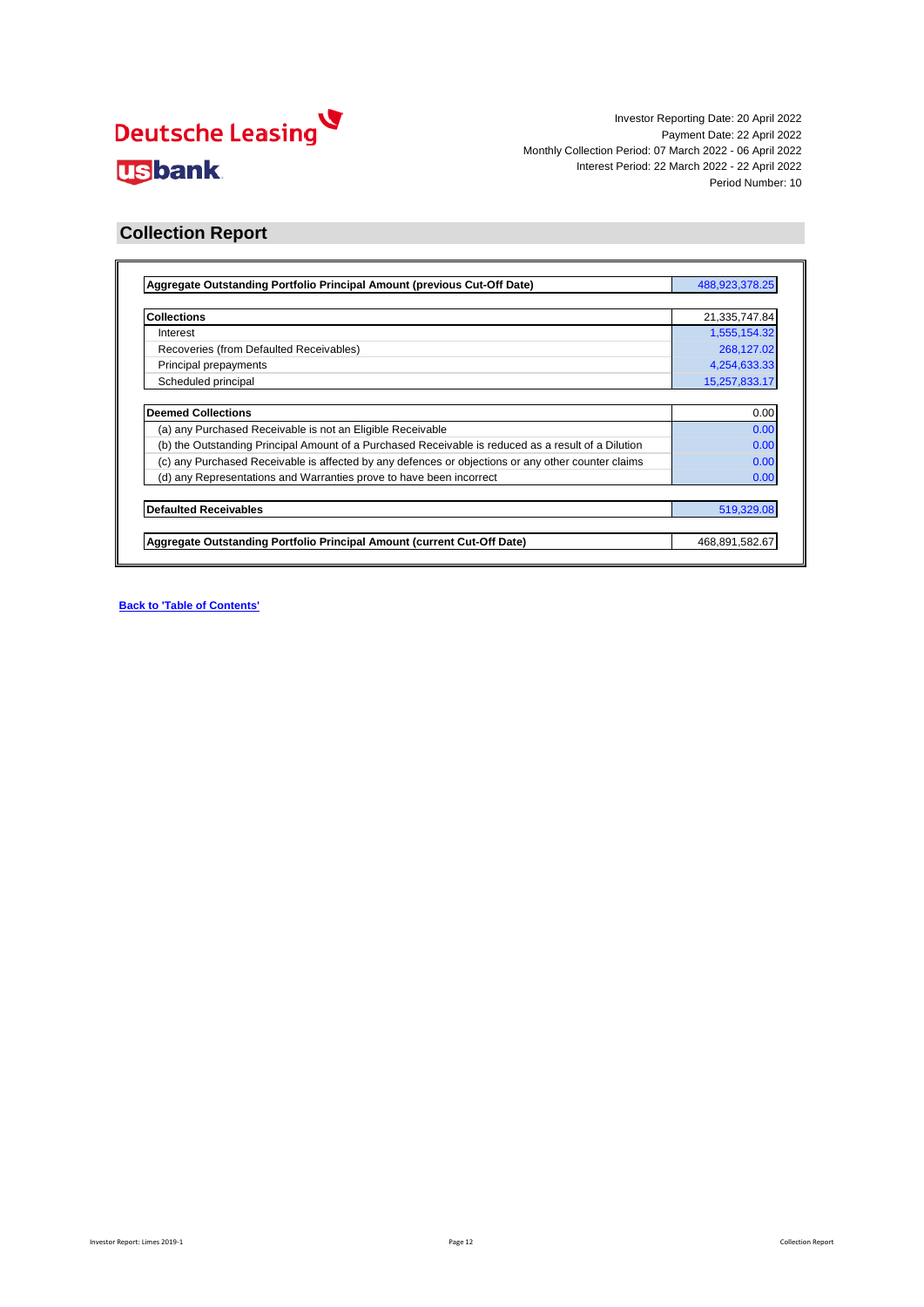# <mark>V</mark><br>بالاتارى<br>Lusbank



|                                     |                     |                                              |                  | <b>NRPNAMPRIS</b> |        |                                                 |                 | <b>DEFAULIS</b>            |                                    |                   | <b>KECOVEKIES</b>               |                            |                               |                        |
|-------------------------------------|---------------------|----------------------------------------------|------------------|-------------------|--------|-------------------------------------------------|-----------------|----------------------------|------------------------------------|-------------------|---------------------------------|----------------------------|-------------------------------|------------------------|
| Period                              | Cut-Off Date        | Approgate Outstanding<br>Portfolio Principal | Prepayments      | SMM               | CPR.   | Number of<br>Defaulted<br><b><i>COMPANY</i></b> | <b>Defaults</b> | <b>Cumulative Defaults</b> | Cursulative<br><b>Default Rate</b> | <b>Recoveries</b> | Cumulative<br><b>Recoveries</b> | Cumulative<br>RecoveryRate | Period                        | Cus-Off Dat            |
|                                     | 07062021            | 649-999-999-3                                |                  |                   |        |                                                 |                 |                            |                                    |                   |                                 |                            |                               | 0206002                |
|                                     | news/seps           | 823 503 758 7                                | 9032213          | 0.021             | oam    |                                                 | 10.000          | 55,697.09                  | Adeta                              |                   |                                 | 0.005                      |                               | 06/07/202              |
| $\mathbf{r}$                        | 06/08/2021          | 416.158.377.56                               | 12325240         | 0.27%             | 3.23%  |                                                 | 9,003.00        | 66,093.39                  | didn's                             | 3,869.58          | 3.869.58                        | 5,98%                      | $\mathbf{r}$                  | 06/08/202              |
|                                     | nomannos            | <b>GA NA OE N</b>                            | 14069004         | 0.999             | 9.656  |                                                 | 104,000.00      | 999 312 94                 | A AAN                              | 669.9             | 490037                          | 2.09%                      |                               | 06/09/202              |
|                                     | 06/10/2021          | <b>CAN CC'S CAT-TO</b>                       | 0.000.0203       | 0.405             | 4,69%  |                                                 | on opp a        | 491,006.38                 | ozes                               | <b>Chatrici</b>   | 10.166.43                       | 2.071                      |                               | 06/10/202              |
|                                     | 06/11/2021          | \$59,411,627.79                              | 5.546.523.54     | 0.96%             | 10,89% |                                                 | 29.924.74       | 670,631.12                 | com                                | 0.00              | 10,165.43                       | 1,78%                      |                               | 06/11/202              |
| ×.                                  | 06/12/2021          | <b>Key Kell Gld 26</b>                       | <b>O MARGARE</b> | 0.389             | 4,42%  |                                                 | 040 744 49      | 81362295                   | A VM.                              | <b>OO</b>         | 10,165.43                       | 1.25%                      | ×                             | 06/12/202              |
| $\mathcal{I}$                       | 06/01/2022          | <b>COS AND AGE VS</b>                        | 2.60721120       | 0.48%             | saw    |                                                 | 044 999 99      | 1,058,545.14               | 0.50%                              | 0.00              | 10.165.43                       | 0.96%                      | $\mathcal{I}$                 | 0601202                |
|                                     | 06/02/2022          | 08.04.07.37                                  | 1,501,203.6      | 0.299             | 3.39%  |                                                 | 122,743.0       | 1.492.295.14               | 0.22%                              |                   | 10,165.43                       | <b>Q.68%</b>               |                               | 06/03/202              |
|                                     | 06/03/2022          | 408.923.378.25                               | 1,294,393.9      | 0.365             | 4.15%  |                                                 | 100 875 8       | 1.629.761.54               | 0.25%                              |                   | 1016543                         | 0.62%                      |                               | 06/03/202              |
| 10                                  | 06/04/2022          | 408.891.592.67                               | 4.254.623.33     | 0.87%             | 9,99%  | $\overline{a}$                                  | 519,329.00      | 2.148.090.62               | 0.32%                              | 268.127.02        | 27829245                        | 12,90%                     | 10                            | 06/04/202              |
| $\ddot{\phantom{a}}$                | <b>NAMZRO</b>       |                                              |                  |                   |        |                                                 |                 |                            |                                    |                   |                                 |                            | $\ddot{\phantom{a}}$          | 0605/202               |
| $\mathbf{e}$                        | nemeranos           |                                              |                  |                   |        |                                                 |                 |                            |                                    |                   |                                 |                            | 49                            | 0606/202               |
| 12                                  | 06/07/2022          |                                              |                  |                   |        |                                                 |                 |                            |                                    |                   |                                 |                            | 12                            | 06/07/202              |
| $^{4.4}$                            | nemeranos           |                                              |                  |                   |        |                                                 |                 |                            |                                    |                   |                                 |                            | $^{4.4}$                      | nonenne                |
| œ                                   | numeroso            |                                              |                  |                   |        |                                                 |                 |                            |                                    |                   |                                 |                            | œ                             | 06/08/202              |
| 16                                  | 06/10/2022          |                                              |                  |                   |        |                                                 |                 |                            |                                    |                   |                                 |                            | 16                            | 06/10/202              |
| 17                                  | 06/11/2022          |                                              |                  |                   |        |                                                 |                 |                            |                                    |                   |                                 |                            | 17                            | 0611002                |
| 18                                  | 06/12/2022          |                                              |                  |                   |        |                                                 |                 |                            |                                    |                   |                                 |                            | 18                            | 06/12/202              |
| <b>vo</b>                           | nemeranos           |                                              |                  |                   |        |                                                 |                 |                            |                                    |                   |                                 |                            | <b>vo</b>                     | 06/01/202              |
| 20                                  | 06/02/2023          |                                              |                  |                   |        |                                                 |                 |                            |                                    |                   |                                 |                            |                               | 0660/202               |
| 21                                  | 06/03/2023          |                                              |                  |                   |        |                                                 |                 |                            |                                    |                   |                                 |                            | 21                            | 06/03/202              |
| $^{46}$                             | newsman             |                                              |                  |                   |        |                                                 |                 |                            |                                    |                   |                                 |                            | $^{26}$                       |                        |
|                                     | needness            |                                              |                  |                   |        |                                                 |                 |                            |                                    |                   |                                 |                            |                               | 06/04/202<br>0605/202  |
| zi<br>24                            | 06/06/2023          |                                              |                  |                   |        |                                                 |                 |                            |                                    |                   |                                 |                            | $\overline{\mathbf{z}}$<br>24 | 06/06/202              |
|                                     |                     |                                              |                  |                   |        |                                                 |                 |                            |                                    |                   |                                 |                            |                               |                        |
| $\overline{\mathbf{z}}$<br>$\infty$ | newsman.<br>nonwoos |                                              |                  |                   |        |                                                 |                 |                            |                                    |                   |                                 |                            | 26<br>$\infty$                | 06/07/202              |
|                                     |                     |                                              |                  |                   |        |                                                 |                 |                            |                                    |                   |                                 |                            |                               | 06/08/202<br>06/09/202 |
| 27                                  | 06/09/2023          |                                              |                  |                   |        |                                                 |                 |                            |                                    |                   |                                 |                            | 22                            |                        |
| $^{26}$                             | 06/10/2023          |                                              |                  |                   |        |                                                 |                 |                            |                                    |                   |                                 |                            |                               | 06/10/202              |
| 29                                  | 06/11/2023          |                                              |                  |                   |        |                                                 |                 |                            |                                    |                   |                                 |                            | 29                            | 0911002                |
| s.                                  | 06/12/2023          |                                              |                  |                   |        |                                                 |                 |                            |                                    |                   |                                 |                            | $\infty$                      | 06/12/202              |
| ù.                                  | <b>GERK/STOLE</b>   |                                              |                  |                   |        |                                                 |                 |                            |                                    |                   |                                 |                            | $^{2}$                        | 0601200                |
| $^{22}$                             | 06/02/2024          |                                              |                  |                   |        |                                                 |                 |                            |                                    |                   |                                 |                            | $^{22}$                       | 0903/202               |
| $^{46}$                             | <b>GEOGRAPH</b>     |                                              |                  |                   |        |                                                 |                 |                            |                                    |                   |                                 |                            | $\overline{\mathcal{N}}$      | 06/03/202              |
| $\Delta$                            | <b>GENERAL</b>      |                                              |                  |                   |        |                                                 |                 |                            |                                    |                   |                                 |                            | $\Delta$                      | 09049004               |
| ×                                   | 06/05/2024          |                                              |                  |                   |        |                                                 |                 |                            |                                    |                   |                                 |                            | $\mathbf{x}$                  | 0605/202               |
| $\mathbf{a}$                        | 06/06/2024          |                                              |                  |                   |        |                                                 |                 |                            |                                    |                   |                                 |                            | $^{26}$                       | 0606/202               |
| 27                                  | 06/07/2024          |                                              |                  |                   |        |                                                 |                 |                            |                                    |                   |                                 |                            | 27                            | 06/07/202              |
| $^{26}$                             | 06/08/2024          |                                              |                  |                   |        |                                                 |                 |                            |                                    |                   |                                 |                            | $^{26}$                       | 06/08/202              |
| s                                   | 06/09/2024          |                                              |                  |                   |        |                                                 |                 |                            |                                    |                   |                                 |                            | w                             | 06/08/202              |
| 40                                  | 06/10/2024          |                                              |                  |                   |        |                                                 |                 |                            |                                    |                   |                                 |                            | 40                            | 06/10/202              |
| $\mathcal{L}$                       | GEN 1/2004          |                                              |                  |                   |        |                                                 |                 |                            |                                    |                   |                                 |                            | $\overline{\phantom{a}}$      | 06/11/202              |
| ä                                   | 06/12/2024          |                                              |                  |                   |        |                                                 |                 |                            |                                    |                   |                                 |                            | $\alpha$                      | 06/12/202              |
| $\alpha$                            | 06/01/2026          |                                              |                  |                   |        |                                                 |                 |                            |                                    |                   |                                 |                            | 42                            | 0601202                |
| 44                                  | oseageas            |                                              |                  |                   |        |                                                 |                 |                            |                                    |                   |                                 |                            | 44                            | 0603202                |
| u                                   | nemannos.           |                                              |                  |                   |        |                                                 |                 |                            |                                    |                   |                                 |                            | ×                             | 06/03/202              |
| $\overline{\phantom{a}}$            | 06/04/2026          |                                              |                  |                   |        |                                                 |                 |                            |                                    |                   |                                 |                            | $\overline{\phantom{a}}$      | 06/04/202              |
| $\sigma$                            | 06/05/2020          |                                              |                  |                   |        |                                                 |                 |                            |                                    |                   |                                 |                            | $\sigma$                      | 0605/202               |
| $\alpha$                            | 06/06/2026          |                                              |                  |                   |        |                                                 |                 |                            |                                    |                   |                                 |                            | $\alpha$                      | 0606/202               |
| <b>AG</b>                           | 06/07/2026          |                                              |                  |                   |        |                                                 |                 |                            |                                    |                   |                                 |                            | Ab.                           | 06/07/202              |
| c.                                  | 06/08/2025          |                                              |                  |                   |        |                                                 |                 |                            |                                    |                   |                                 |                            | $\overline{a}$                | 06/08/202              |
| 61                                  | oseages             |                                              |                  |                   |        |                                                 |                 |                            |                                    |                   |                                 |                            | 61                            | 06/08/202              |
| so.                                 | <b>GENEVING</b>     |                                              |                  |                   |        |                                                 |                 |                            |                                    |                   |                                 |                            | so.                           | 06/10/202              |
| <b>CO</b>                           | <b>GEN KAROE</b>    |                                              |                  |                   |        |                                                 |                 |                            |                                    |                   |                                 |                            | <b>SS</b>                     | 06/11/202              |
| 64                                  | 06/12/2025          |                                              |                  |                   |        |                                                 |                 |                            |                                    |                   |                                 |                            | 64                            | 0912002                |
| 66                                  | 06/01/2026          |                                              |                  |                   |        |                                                 |                 |                            |                                    |                   |                                 |                            | ss                            | 0601202                |
| se                                  | 06/02/2026          |                                              |                  |                   |        |                                                 |                 |                            |                                    |                   |                                 |                            | se                            | 0603302                |
| $\sigma$                            | 06/03/2026          |                                              |                  |                   |        |                                                 |                 |                            |                                    |                   |                                 |                            | 57                            | 0603202                |
| si                                  | 06/04/2026          |                                              |                  |                   |        |                                                 |                 |                            |                                    |                   |                                 |                            | $\alpha$                      | 06/04/202              |
|                                     | 06/05/2026          |                                              |                  |                   |        |                                                 |                 |                            |                                    |                   |                                 |                            | $^{56}$                       | 0605/202               |
|                                     |                     |                                              |                  |                   |        |                                                 |                 |                            |                                    |                   |                                 |                            |                               |                        |
| $^{56}$<br>60                       | 06/06/2026          |                                              |                  |                   |        |                                                 |                 |                            |                                    |                   |                                 |                            | 60                            | 0606/202               |

|                          |                              |                                                       |                                    |                            |                |                               |                            |                            |                                   |              |                         | Pariod Number: 10          |                                           |                                |                                     |                 |                   |                   |                   |              |                      |                        |                        |                |                |                   |              | Period Number: 10     |
|--------------------------|------------------------------|-------------------------------------------------------|------------------------------------|----------------------------|----------------|-------------------------------|----------------------------|----------------------------|-----------------------------------|--------------|-------------------------|----------------------------|-------------------------------------------|--------------------------------|-------------------------------------|-----------------|-------------------|-------------------|-------------------|--------------|----------------------|------------------------|------------------------|----------------|----------------|-------------------|--------------|-----------------------|
| formance                 |                              |                                                       |                                    |                            |                |                               |                            |                            |                                   |              |                         |                            | Performance                               |                                |                                     |                 |                   |                   |                   |              |                      |                        |                        |                |                |                   |              |                       |
|                          |                              |                                                       | PREPAYMENTS                        |                            |                |                               | <b>DEFAULTS</b>            |                            |                                   |              | RECOVERIES              |                            |                                           |                                |                                     |                 |                   |                   |                   |              | <b>DELINQUENCIES</b> |                        |                        |                |                |                   |              |                       |
| riod                     | Cut-Off Date                 | Aggregate Outstandin<br>Portfolio Principal<br>Amount | Propayments                        | SMM                        | CPR.           | Number of<br><b>Defaulted</b> | <b>Defaults</b>            | <b>Cumulative Defaults</b> | Cumulative<br><b>Default Rate</b> | Recoveries   | Cumdative<br>Recoveries | Cumulative<br>RecoveryRate | Period                                    | Cus-Off Date                   | Not delinquent                      | 1-30 days       | 3140 days         | 41-90 days        | 91-120 days       | 121-150 days | $>150$ days          | Not delinquent         | 1-30 days              | 31-60 days     | 61-92 days     | 95-120 days       | 121-150 days | $>150 \text{ days}$   |
|                          | 07060001                     |                                                       |                                    |                            |                |                               |                            |                            |                                   |              |                         |                            | ÷                                         | 42060011                       |                                     |                 |                   |                   |                   |              |                      |                        |                        |                |                |                   |              |                       |
|                          | <b>AGENDAL</b><br>06/08/2021 | AND CONTROL<br>616,158,377                            | <b>ANADYSK</b><br>1232524          | A 65h<br>0.27%             | A-MA<br>3.23%  |                               | 9,202.2                    | 55,697.09<br>66,093.39     | 4.44<br>opthi                     | 10,000.0     | 3,869.58                | $-0.04$<br>5.969           | $\overline{\phantom{a}}$<br>$\rightarrow$ | <b>ARRESTORE</b><br>09080021   | <b>ANA AND ANA</b><br>613.886.217.5 | 2.272.160       |                   |                   |                   |              |                      | <b>AN AN'</b><br>99.9% | <b>COMPANY</b><br>0.4% | A day<br>apts. | A day<br>a.oni | 4.000<br>$-0.0\%$ | A-MA<br>0.0% | <b>CARDON</b><br>0.0% |
|                          | newspaper                    | <b>CAR DEAL CO</b>                                    |                                    | 0.92%                      | A edit         |                               |                            | 20070728                   | open                              |              | 4.822.87                | 2.09                       | $\overline{1}$                            | nonprone.                      | <b>DE ADE VED D</b>                 |                 |                   |                   |                   |              |                      | 99.9%                  | CAN                    | am.            | 0.0%           | $\overline{AB}$   | AMC.         | $0.0\%$               |
|                          | 06/10/2021                   |                                                       |                                    | A MHL                      | 4,601          |                               |                            | 491,006.38                 | $0.00\%$                          | <b>COATO</b> | 10,565.43               | 2.07                       | $\overline{a}$                            | 09/10/2021                     | C27 C45 004 +1                      |                 |                   |                   |                   |              |                      | 99.9%                  | 0.5%                   | aps.           | a.oni          | A.M.              | 0.0%         | 0.0%                  |
|                          | 06/11/2021<br>newspape       | 0082112022<br><b>Key Kell Kit</b>                     | <b>COMPANY</b><br><b>O MAIN AS</b> | 0.96%<br><b>CONTRACTOR</b> | 10.89<br>4.400 |                               | 2010/01/1<br><b>NOTICE</b> | 670,631.12<br>energy       | con<br>$A + 96$                   |              | 1016543<br>1010543      | 1.781<br>$+90$             | $\sim$<br>$\sim$                          | 09/11/2021<br>developed to     | <b>COLLEGEN ON</b><br>Cho neo en    | <b>OTHOGAN</b>  | 100.00<br>$-0.01$ |                   |                   |              |                      | 99.5%<br>49.6%         | 0.9%<br>0.8%           | aps.<br>O.ONG  | 0.0%<br>00%    | cos.<br>Add not   | 0.0%<br>C-MA | a.oni<br>- 0.0%       |
|                          | 06010022                     | \$23,402,496.13                                       | 2,60721126                         | 0.48%                      | 5,62%          |                               | 244,923.19                 | 1,059,546.14               | 0.50%                             |              | 10,165.43               | 0.96%                      | $\rightarrow$                             | 06012022                       | \$20,330,329.87                     | 2.587.990.5     | 206.570           | 59,502.8          | 5106330           |              | 127 Oct              | 99.4%                  | 0.5%                   | QHb            | 0.0%           | 40%               | 0.0%         | 0.0%                  |
|                          | numeroso                     | 506 514 677 57                                        | <b>CONTRACTOR</b>                  | - 0.06%                    | <b>A MAIN</b>  |                               | 499,745.00                 | 1,492,295.14               | AWK                               |              | 1010543                 | 0.689                      | $\overline{\phantom{a}}$                  |                                | 06/02/2022 1603 144 039 44          | A dist post for | 149-9021          | <b>CONTRACTOR</b> | <b>CALIFORNIA</b> |              |                      | 90R                    | 0.96                   | 0.006          | - 0.0%         | AM.               | Children,    | $0.0\%$               |
|                          | 06/03/2022                   |                                                       |                                    | 0.35%                      | 4.958          |                               | 50.400                     | 1.628.761.54               | 6.20%                             |              | 10.565.42               | 0.621                      | ÷                                         | 06032022                       |                                     |                 |                   |                   |                   |              |                      | 99.6%                  | 0.2%                   | 0.0%           | 0.0%           | 40%               | 0.0%         | 0.0%                  |
| Ħ.                       | 06/04/2022<br>06/05/2022     | 498.891.592.67                                        | 4.254,623.33                       | 0.87%                      | 9.99%          |                               | 519,229.00                 | 2148090.62                 | 0.32%                             | 100117-01    | 278,292.45              | 12,98%                     | 10<br>$-14$                               | 09/04/2022<br>06/05/2022       | 465.435.119.04                      | 1009040094      | 48,711.           |                   | 0917917           | 20,000       | 60.62                | 99.2%                  | 0.7%                   | $0.0\%$        | 0.0%           | $0.0\%$           | 0.0%         | 0.0%                  |
| 12                       | 06/06/2022                   |                                                       |                                    |                            |                |                               |                            |                            |                                   |              |                         |                            | 12                                        | 0606/2022                      |                                     |                 |                   |                   |                   |              |                      |                        |                        |                |                |                   |              |                       |
| 13                       | numero.                      |                                                       |                                    |                            |                |                               |                            |                            |                                   |              |                         |                            | $\rightarrow$                             | 0603002                        |                                     |                 |                   |                   |                   |              |                      |                        |                        |                |                |                   |              |                       |
| $\overline{u}$           | 06082022                     |                                                       |                                    |                            |                |                               |                            |                            |                                   |              |                         |                            | 14<br>$+6$                                | 0608/2022                      |                                     |                 |                   |                   |                   |              |                      |                        |                        |                |                |                   |              |                       |
| $\overline{16}$          | 06/09/2022<br>06/10/2022     |                                                       |                                    |                            |                |                               |                            |                            |                                   |              |                         |                            | 16                                        | 06/08/2022<br>06/10/2022       |                                     |                 |                   |                   |                   |              |                      |                        |                        |                |                |                   |              |                       |
| 17                       | 06/11/2022                   |                                                       |                                    |                            |                |                               |                            |                            |                                   |              |                         |                            | 17                                        | 06/11/2022                     |                                     |                 |                   |                   |                   |              |                      |                        |                        |                |                |                   |              |                       |
| tk.                      | 06/12/2022                   |                                                       |                                    |                            |                |                               |                            |                            |                                   |              |                         |                            | 18                                        | 06/12/2022                     |                                     |                 |                   |                   |                   |              |                      |                        |                        |                |                |                   |              |                       |
| es.                      | <b>GENVION</b>               |                                                       |                                    |                            |                |                               |                            |                            |                                   |              |                         |                            | 191<br><b>Abb</b>                         | <b>AMARING</b><br>departments. |                                     |                 |                   |                   |                   |              |                      |                        |                        |                |                |                   |              |                       |
| 'n                       | 06/02/2023<br>oseageza       |                                                       |                                    |                            |                |                               |                            |                            |                                   |              |                         |                            | 21                                        | outpages                       |                                     |                 |                   |                   |                   |              |                      |                        |                        |                |                |                   |              |                       |
| n                        | 06042023                     |                                                       |                                    |                            |                |                               |                            |                            |                                   |              |                         |                            | $\boldsymbol{\mathcal{D}}$                | 06/04/2023                     |                                     |                 |                   |                   |                   |              |                      |                        |                        |                |                |                   |              |                       |
| zi.                      | 06052023                     |                                                       |                                    |                            |                |                               |                            |                            |                                   |              |                         |                            | 22                                        | 0905/2023                      |                                     |                 |                   |                   |                   |              |                      |                        |                        |                |                |                   |              |                       |
| $26 -$                   | 06/06/2023<br><b>NATION</b>  |                                                       |                                    |                            |                |                               |                            |                            |                                   |              |                         |                            | 26                                        | 09060023<br>nanomnia           |                                     |                 |                   |                   |                   |              |                      |                        |                        |                |                |                   |              |                       |
| ×<br>u.                  | numeross.                    |                                                       |                                    |                            |                |                               |                            |                            |                                   |              |                         |                            | $^{26}$<br><b>ALC</b>                     | AGAIN DATA                     |                                     |                 |                   |                   |                   |              |                      |                        |                        |                |                |                   |              |                       |
| $\boldsymbol{\eta}$      | 06/09/2023                   |                                                       |                                    |                            |                |                               |                            |                            |                                   |              |                         |                            | 27                                        | outpages                       |                                     |                 |                   |                   |                   |              |                      |                        |                        |                |                |                   |              |                       |
| ×                        | 06/10/2022                   |                                                       |                                    |                            |                |                               |                            |                            |                                   |              |                         |                            | 28                                        | 06/10/2023                     |                                     |                 |                   |                   |                   |              |                      |                        |                        |                |                |                   |              |                       |
| 29.<br>w                 | determines.<br>06/12/2022    |                                                       |                                    |                            |                |                               |                            |                            |                                   |              |                         |                            | 100.00                                    | determine<br>09120023          |                                     |                 |                   |                   |                   |              |                      |                        |                        |                |                |                   |              |                       |
| s.                       | <b>GERA/WOLF</b>             |                                                       |                                    |                            |                |                               |                            |                            |                                   |              |                         |                            | 20<br>24                                  | debutions.                     |                                     |                 |                   |                   |                   |              |                      |                        |                        |                |                |                   |              |                       |
| w                        | 06/02/2024                   |                                                       |                                    |                            |                |                               |                            |                            |                                   |              |                         |                            | $-22$                                     | 06/02/2024                     |                                     |                 |                   |                   |                   |              |                      |                        |                        |                |                |                   |              |                       |
|                          | 06/03/2024                   |                                                       |                                    |                            |                |                               |                            |                            |                                   |              |                         |                            | $22 -$                                    | 0903/2024                      |                                     |                 |                   |                   |                   |              |                      |                        |                        |                |                |                   |              |                       |
| ×                        | <b>GENERAL</b><br>06/05/2024 |                                                       |                                    |                            |                |                               |                            |                            |                                   |              |                         |                            | $\overline{M}$<br>$-26$                   | debarans.<br>09050024          |                                     |                 |                   |                   |                   |              |                      |                        |                        |                |                |                   |              |                       |
| ×.                       | 06/06/2024                   |                                                       |                                    |                            |                |                               |                            |                            |                                   |              |                         |                            | $-26$                                     | 09060004                       |                                     |                 |                   |                   |                   |              |                      |                        |                        |                |                |                   |              |                       |
| w.                       | 06/07/2024                   |                                                       |                                    |                            |                |                               |                            |                            |                                   |              |                         |                            | 27                                        | 09/07/2024                     |                                     |                 |                   |                   |                   |              |                      |                        |                        |                |                |                   |              |                       |
| u.                       | 06/08/2024                   |                                                       |                                    |                            |                |                               |                            |                            |                                   |              |                         |                            | $\overline{\mathbf{z}}$                   | 09092024                       |                                     |                 |                   |                   |                   |              |                      |                        |                        |                |                |                   |              |                       |
| ¥.<br>e.                 | 06/09/2024<br>06/10/2024     |                                                       |                                    |                            |                |                               |                            |                            |                                   |              |                         |                            | $\sim$<br>$-40$                           | nonpronie<br>0910/2024         |                                     |                 |                   |                   |                   |              |                      |                        |                        |                |                |                   |              |                       |
| $\blacksquare$           | 06/11/2024                   |                                                       |                                    |                            |                |                               |                            |                            |                                   |              |                         |                            | $-41$                                     | 09110024                       |                                     |                 |                   |                   |                   |              |                      |                        |                        |                |                |                   |              |                       |
| n.                       | 06/12/2024                   |                                                       |                                    |                            |                |                               |                            |                            |                                   |              |                         |                            | $\alpha$                                  | 09120024                       |                                     |                 |                   |                   |                   |              |                      |                        |                        |                |                |                   |              |                       |
| n.                       | 06/01/2026<br><b>NAVADE</b>  |                                                       |                                    |                            |                |                               |                            |                            |                                   |              |                         |                            | $-42$<br>$\overline{\phantom{a}}$         | outnoos<br>numerous.           |                                     |                 |                   |                   |                   |              |                      |                        |                        |                |                |                   |              |                       |
| $\overline{\phantom{a}}$ | oseagegs                     |                                                       |                                    |                            |                |                               |                            |                            |                                   |              |                         |                            | $\mathcal{M}_{\mathrm{c}}$                | outoarpoos                     |                                     |                 |                   |                   |                   |              |                      |                        |                        |                |                |                   |              |                       |
| ai.                      | 06/04/2026                   |                                                       |                                    |                            |                |                               |                            |                            |                                   |              |                         |                            | $-46$                                     | 06/04/2025                     |                                     |                 |                   |                   |                   |              |                      |                        |                        |                |                |                   |              |                       |
| o.                       | osesses                      |                                                       |                                    |                            |                |                               |                            |                            |                                   |              |                         |                            | $\mathcal{L}$                             | outdoords                      |                                     |                 |                   |                   |                   |              |                      |                        |                        |                |                |                   |              |                       |
| e.                       | okeages.<br>osenzezo         |                                                       |                                    |                            |                |                               |                            |                            |                                   |              |                         |                            | $-48$<br>$-49$                            | outos/pops<br>ouchgoos         |                                     |                 |                   |                   |                   |              |                      |                        |                        |                |                |                   |              |                       |
| e.<br>c.                 | newww.                       |                                                       |                                    |                            |                |                               |                            |                            |                                   |              |                         |                            | <b>SO</b>                                 | nonennos                       |                                     |                 |                   |                   |                   |              |                      |                        |                        |                |                |                   |              |                       |
| S1.                      | 06/09/2025                   |                                                       |                                    |                            |                |                               |                            |                            |                                   |              |                         |                            | $-51$                                     | outos/2025                     |                                     |                 |                   |                   |                   |              |                      |                        |                        |                |                |                   |              |                       |
|                          | <b>GANZING</b>               |                                                       |                                    |                            |                |                               |                            |                            |                                   |              |                         |                            | $\sim$                                    | <b>NUMBER</b>                  |                                     |                 |                   |                   |                   |              |                      |                        |                        |                |                |                   |              |                       |
| sa                       | 06/11/2025<br>new transac    |                                                       |                                    |                            |                |                               |                            |                            |                                   |              |                         |                            | 53                                        | 09110025                       |                                     |                 |                   |                   |                   |              |                      |                        |                        |                |                |                   |              |                       |
| S6.<br>u.                | <b>GENVIOL</b>               |                                                       |                                    |                            |                |                               |                            |                            |                                   |              |                         |                            | 54<br>$_{\alpha}$                         | 09120025<br>06010006           |                                     |                 |                   |                   |                   |              |                      |                        |                        |                |                |                   |              |                       |
| u                        | neennos                      |                                                       |                                    |                            |                |                               |                            |                            |                                   |              |                         |                            | $\sim$                                    | constraints                    |                                     |                 |                   |                   |                   |              |                      |                        |                        |                |                |                   |              |                       |
| 57.                      | 06/03/2026                   |                                                       |                                    |                            |                |                               |                            |                            |                                   |              |                         |                            | $-67$                                     | 0603009                        |                                     |                 |                   |                   |                   |              |                      |                        |                        |                |                |                   |              |                       |
|                          | 06/04/2026<br><b>NAVAGE</b>  |                                                       |                                    |                            |                |                               |                            |                            |                                   |              |                         |                            | <b>CG</b>                                 | 06042026<br>newsmap            |                                     |                 |                   |                   |                   |              |                      |                        |                        |                |                |                   |              |                       |
| 60                       | 06/06/2026                   |                                                       |                                    |                            |                |                               |                            |                            |                                   |              |                         |                            | 60                                        | 0606/2026                      |                                     |                 |                   |                   |                   |              |                      |                        |                        |                |                |                   |              |                       |
|                          |                              |                                                       |                                    |                            |                |                               |                            |                            |                                   |              |                         |                            |                                           |                                |                                     |                 |                   |                   |                   |              |                      |                        |                        |                |                |                   |              |                       |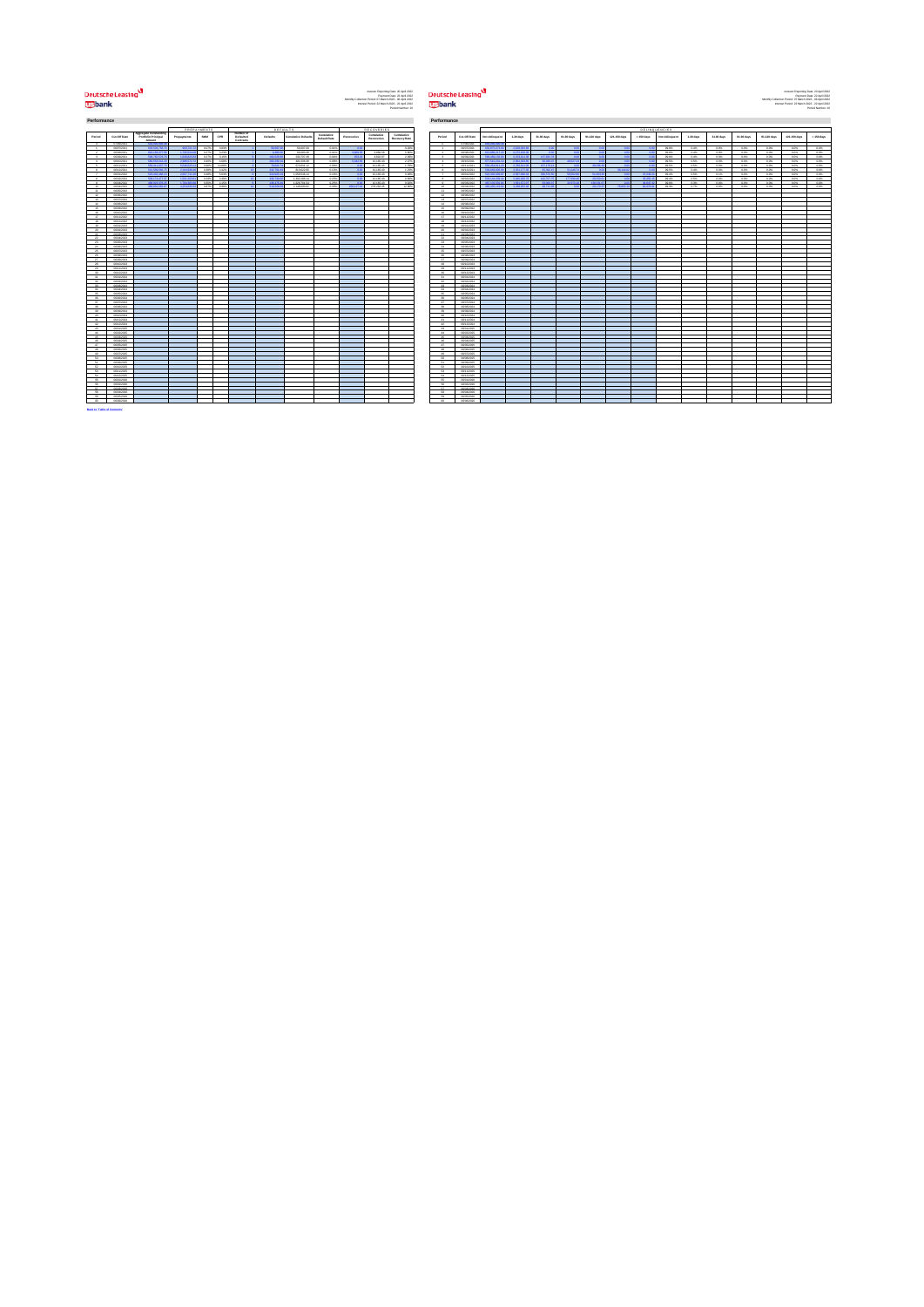

#### **Amortisation Schedule**

| Period   | <b>Cut-Off Date</b>      | <b>Aggregate Outstanding Portfolio</b><br><b>Principal Amount</b> | Amortisation                   |
|----------|--------------------------|-------------------------------------------------------------------|--------------------------------|
| 0        | 06/04/2022               | 468,891,582.67                                                    | 0.00                           |
| 1        | 06/05/2022               | 453, 158, 720. 36                                                 | 15,732,862.31                  |
| 2        | 06/06/2022               | 437,601,876.64                                                    | 15,556,843.72                  |
| 3<br>4   | 06/07/2022<br>06/08/2022 | 422, 187, 239.53                                                  | 15,414,637.11<br>15,352,133.45 |
| 5        | 06/09/2022               | 406,835,106.08<br>391,959,024.67                                  | 14,876,081.41                  |
| 6        | 06/10/2022               | 376,646,495.06                                                    | 15,312,529.61                  |
| 7        | 06/11/2022               | 361,525,075.66                                                    | 15,121,419.40                  |
| 8        | 06/12/2022               | 347,107,352.21                                                    | 14,417,723.45                  |
| 9        | 06/01/2023               | 332,849,398.78                                                    | 14,257,953.43                  |
| 10       | 06/02/2023               | 318,283,047.41                                                    | 14,566,351.37                  |
| 11<br>12 | 06/03/2023<br>06/04/2023 | 304,576,867.48                                                    | 13,706,179.93<br>13,559,679.95 |
| 13       | 06/05/2023               | 291,017,187.53<br>277,513,534.12                                  | 13,503,653.41                  |
| 14       | 06/06/2023               | 263,807,146.69                                                    | 13,706,387.43                  |
| 15       | 06/07/2023               | 250,556,933.56                                                    | 13,250,213.13                  |
| 16       | 06/08/2023               | 237,368,350.43                                                    | 13,188,583.13                  |
| 17       | 06/09/2023               | 224,864,824.39                                                    | 12,503,526.04                  |
| 18       | 06/10/2023               | 212,742,980.45                                                    | 12,121,843.94                  |
| 19       | 06/11/2023               | 200,416,618.99                                                    | 12,326,361.46                  |
| 20       | 06/12/2023               | 188,904,789.71                                                    | 11,511,829.28                  |
| 21       | 06/01/2024               | 177,229,784.58                                                    | 11,675,005.13                  |
| 22<br>23 | 06/02/2024<br>06/03/2024 | 166,518,701.80                                                    | 10,711,082.78                  |
| 24       | 06/04/2024               | 155,721,326.99<br>145,510,682.55                                  | 10,797,374.81<br>10,210,644.44 |
| 25       | 06/05/2024               | 135,272,179.81                                                    | 10,238,502.74                  |
| 26       | 06/06/2024               | 125,035,406.57                                                    | 10,236,773.24                  |
| 27       | 06/07/2024               | 115,055,718.44                                                    | 9.979.688.13                   |
| 28       | 06/08/2024               | 106,006,357.92                                                    | 9,049,360.52                   |
| 29       | 06/09/2024               | 97,306,835.69                                                     | 8,699,522.23                   |
| 30       | 06/10/2024               | 89,179,251.72                                                     | 8,127,583.97                   |
| 31       | 06/11/2024               | 81,515,166.08                                                     | 7,664,085.64                   |
| 32       | 06/12/2024               | 74,191,466.44                                                     | 7,323,699.64                   |
| 33       | 06/01/2025               | 67,146,851.56                                                     | 7,044,614.88                   |
| 34       | 06/02/2025               | 60,466,742.83                                                     | 6,680,108.73                   |
| 35       | 06/03/2025               | 54,543,004.82                                                     | 5,923,738.01                   |
| 36       | 06/04/2025               | 49,386,725.68                                                     | 5,156,279.14                   |
| 37       | 06/05/2025               | 44,619,685.07                                                     | 4,767,040.61                   |
| 38       | 06/06/2025               | 38,579,312.85                                                     | 6,040,372.22                   |
| 39       | 06/07/2025               | 33,688,370.40                                                     | 4,890,942.45                   |
| 40<br>41 | 06/08/2025               | 29,183,249.50                                                     | 4,505,120.90                   |
| 42       | 06/09/2025               | 25,228,846.91                                                     | 3,954,402.59                   |
| 43       | 06/10/2025<br>06/11/2025 | 20,918,611.79                                                     | 4,310,235.12                   |
| 44       | 06/12/2025               | 17,966,816.33<br>15,711,922.62                                    | 2,951,795.46<br>2,254,893.71   |
| 45       | 06/01/2026               | 13,398,013.90                                                     | 2,313,908.72                   |
| 46       | 06/02/2026               | 11,307,850.59                                                     | 2,090,163.31                   |
| 47       | 06/03/2026               | 9,420,257.42                                                      | 1,887,593.17                   |
| 48       | 06/04/2026               | 8,000,229.45                                                      | 1,420,027.97                   |
| 49       | 06/05/2026               | 6,871,999.48                                                      | 1,128,229.97                   |
| 50       | 06/06/2026               | 5,794,255.86                                                      | 1,077,743.62                   |
| 51       | 06/07/2026               | 4,753,292.38                                                      | 1,040,963.48                   |
| 52       | 06/08/2026               | 4,091,113.23                                                      | 662,179.15                     |
| 53       | 06/09/2026               | 3,147,401.06                                                      | 943,712.17                     |
| 54       | 06/10/2026               | 2,688,895.13                                                      | 458,505.93                     |
| 55       | 06/11/2026               | 1,333,290.87                                                      | 1,355,604.26                   |
| 56       | 06/12/2026               | 863,542.30                                                        | 469,748.57                     |
| 57       | 06/01/2027               | 584,877.11                                                        | 278,665.19                     |
| 58<br>59 | 06/02/2027<br>06/03/2027 | 117,111.90<br>3,124.71                                            | 467,765.21                     |
| 60       | 06/04/2027               | 0.00                                                              | 113,987.19<br>3,124.71         |
| 61       | 06/05/2027               | 0.00                                                              | 0.00                           |
| 62       | 06/06/2027               | ი იი                                                              | 0.00                           |
| 63       | 06/07/2027               | 0.00                                                              | 0.00                           |
| 64       | 06/08/2027               | 0.00                                                              | 0.00                           |
| 65       | 06/09/2027               | 0.00                                                              | 0.00                           |
| 66       | 06/10/2027               | 0.00                                                              | 0.00                           |
| 67       | 06/11/2027               | 0.00                                                              | 0.00                           |
| 68       | 06/12/2027               | 0.00                                                              | 0.00                           |
| 69       | 06/01/2028               | 0.00                                                              | 0.00                           |
| 70       | 06/02/2028               | 0.00                                                              | 0.00                           |
| 71       | 06/03/2028               | 0.00                                                              | 0.00                           |
| 72       | 06/04/2028               | 0.00                                                              | 0.00                           |
| 73       | 06/05/2028               | 0.00                                                              | 0.00                           |
| 74       | 06/06/2028               | 0.00                                                              | 0.00                           |
| 75       | 06/07/2028               | 0.00                                                              | 0.00                           |
| 76       | 06/08/2028               | 0.00                                                              | 0.00                           |
| 77       | 06/09/2028               | 0.00                                                              | 0.00                           |
| 78       | 06/10/2028               | 0.00                                                              | 0.00                           |
| 79<br>80 | 06/11/2028<br>06/12/2028 | 0.00<br>0.00                                                      | 0.00<br>0.00                   |
| 81       | 06/01/2029               | 0.00                                                              | 0.00                           |
|          |                          |                                                                   |                                |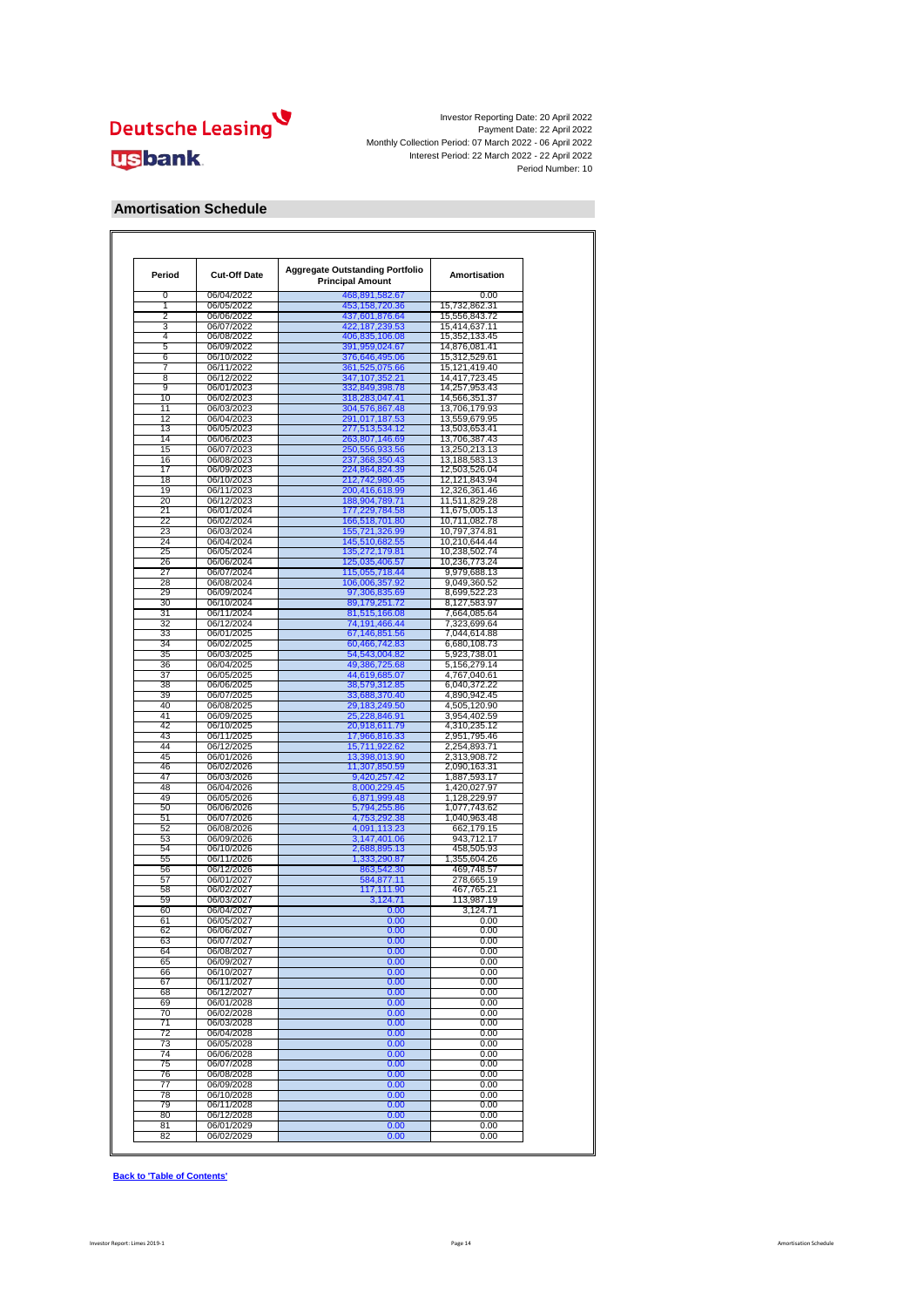#### **Stratification Tables**

| <b>Contract Type</b>                      | Number           | % of Number           | <b>Outstanding Principal Amount (EUR)</b>                  | % Outstanding Principal Amount           |
|-------------------------------------------|------------------|-----------------------|------------------------------------------------------------|------------------------------------------|
| Leasing                                   | 3,269            | 21.15%                | 131,017,407.08                                             | 27.94%                                   |
| Hire Purchase<br><b>Grand Total</b>       | 12,184<br>15,453 | 78.85%<br>100.00%     | 337,874,175.59<br>468,891,582.67                           | 72.06%<br>100.00%                        |
|                                           |                  |                       |                                                            |                                          |
|                                           |                  |                       |                                                            |                                          |
| <b>Asset Type</b>                         | Number           | % of Number           | <b>Outstanding Principal Amount (EUR)</b>                  | % Outstanding Principal Amount           |
| Other Equipment                           | 6,081            | 39.35%                | 184,379,239.74                                             | 39.32%                                   |
| <b>Construction Machinery</b>             | 3,085            | 19.96%                | 143,959,082.11                                             | 30.70%                                   |
| Vehicles                                  | 6,287            | 40.68%                | 140,553,260.82                                             | 29.98%                                   |
| <b>Grand Total</b>                        | 15,453           | 100.00%               | 468,891,582.67                                             | 100.00%                                  |
|                                           |                  |                       |                                                            |                                          |
| <b>Outstanding Principal Amount (EUR)</b> | Number           | % of Number           | <b>Outstanding Principal Amount (EUR)</b>                  | % Outstanding Principal Amount           |
| $0-10,000$ [                              | 5,268            | 34.09%                | 27,932,605.79                                              | 5.96%                                    |
| 10,000-20,000                             | 4,076            | 26.38%                | 59,113,605.05                                              | 12.61%                                   |
| 20,000-30,000                             | 2,125            | 13.75%                | 52, 141, 851.29                                            | 11.12%                                   |
| 30,000-40,000                             | 1,141            | 7.38%                 | 39,374,788.42                                              | 8.40%                                    |
| 40,000-50,000                             | 711              | 4.60%                 | 31,902,778.94                                              | 6.80%                                    |
| 50,000-60,000                             | 443              | 2.87%                 | 24,204,224.22                                              | 5.16%                                    |
| 60,000-70,000                             | 350              | 2.26%                 | 22,699,502.97                                              | 4.84%                                    |
| 70,000-80,000                             | 240              | 1.55%                 | 17,941,821.75                                              | 3.83%                                    |
| 80,000-90,000                             | 189              | 1.22%                 | 15,955,747.82                                              | 3.40%                                    |
| 90,000-100,000                            | 147              | 0.95%                 | 13,896,834.04                                              | 2.96%                                    |
| 100,000-150,000                           | 398              | 2.58%                 | 47,867,676.58                                              | 10.21%                                   |
| 150,000-200,000                           | 134              | 0.87%                 | 22,853,207.77                                              | 4.87%                                    |
| 200,000-250,000                           | 85               | 0.55%                 | 19,000,167.34                                              | 4.05%                                    |
| 250,000-300,000                           | 35               | 0.23%                 | 9,358,635.49                                               | 2.00%                                    |
| 300,000-350,000                           | 20               | 0.13%                 | 6,521,191.41                                               | 1.39%                                    |
| 350,000-400,000                           | 20               | 0.13%                 | 7,520,865.97                                               | 1.60%                                    |
| 400,000-450,000                           | 11               | 0.07%                 | 4,743,915.01                                               | 1.01%                                    |
| 450,000-500,000                           | 8                | 0.05%                 | 3,781,815.57                                               | 0.81%                                    |
| 500,000-1,000,000 [                       | 42               | 0.27%                 | 27,981,118.16                                              | 5.97%                                    |
| 1,000,000-2,000,000                       | 9                | 0.06%                 | 12,040,939.94                                              | 2.57%                                    |
| $=2,000,000$<br><b>Grand Total</b>        | 1<br>15,453      | 0.01%<br>100.00%      | 2,058,289.14<br>468,891,582.67                             | 0.44%<br>100.00%                         |
|                                           |                  |                       |                                                            |                                          |
| Max                                       | 2,058,289.14     |                       |                                                            |                                          |
| Min                                       | 144.52           |                       |                                                            |                                          |
| Average                                   | 30,343.08        |                       |                                                            |                                          |
|                                           |                  |                       |                                                            |                                          |
|                                           |                  |                       |                                                            |                                          |
| <b>Instalment (EUR)</b>                   | Number           | % of Number           | <b>Outstanding Principal Amount (EUR)</b>                  | % Outstanding Principal Amount           |
| $0 - 500$                                 | 6,282            | 40.65%                | 54,919,503.58                                              | 11.71%                                   |
| 500-1,000                                 | 4,807            | 31.11%                | 93,096,071.85                                              | 19.85%                                   |
| 1,000-1,500                               | 1,810            | 11.71%                | 62,568,791.84                                              | 13.34%                                   |
| 1,500-2,000                               | 787              | 5.09%                 | 38,792,267.63                                              | 8.27%                                    |
| 2,000-2,500                               | 510              | 3.30%                 | 32,983,699.43                                              | 7.03%                                    |
| 2,500-3,000                               | 341              | 2.21%                 | 26,625,055.44                                              | 5.68%                                    |
| 3,000-3,500                               | 212              | 1.37%                 | 20,308,128.59                                              | 4.33%                                    |
| 3,500-4,000                               | 174              | 1.13%                 | 17,801,757.22                                              | 3.80%                                    |
| 4,000-4,500                               | 99               | 0.64%                 | 10,544,991.04                                              | 2.25%                                    |
| 4,500-5,000                               | 76               | 0.49%                 | 9,754,747.00                                               | 2.08%                                    |
| 5,000-10,000                              | 226              | 1.46%                 | 41,715,777.74                                              | 8.90%                                    |
| 10,000-15,000                             | 68               | 0.44%                 | 19,247,569.13                                              | 4.10%                                    |
| 15,000-20,000                             | 27               | 0.17%                 | 13,758,158.64                                              | 2.93%                                    |
| 20,000-25,000                             | 15               | 0.10%                 | 10,090,392.89                                              | 2.15%                                    |
| 25,000-30,000                             | $\overline{7}$   | 0.05%                 | 5,564,096.29                                               | 1.19%                                    |
| 30,000-35,000                             | $\overline{a}$   | 0.03%                 | 3,221,569.72                                               | 0.69%                                    |
| 35,000-40,000                             | $\mathbf 2$      | 0.01%                 | 2,318,320.18                                               | 0.49%                                    |
| $=40,000$                                 | 6                | 0.04%                 | 5,580,684.46                                               | 1.19%                                    |
| <b>Grand Total</b>                        | 15,453           | 100.00%               | 468,891,582.67                                             | 100.00%                                  |
| Max                                       | 123,985.54       |                       |                                                            |                                          |
| Min                                       | 56.00            |                       |                                                            |                                          |
| Average                                   | 1,103.92         |                       |                                                            |                                          |
| Weighted Average                          | 4,799.73         |                       |                                                            |                                          |
|                                           |                  |                       |                                                            |                                          |
| <b>Original Term</b>                      |                  |                       | <b>Outstanding Principal Amount (EUR)</b>                  |                                          |
| 12-24                                     | Number<br>16     | % of Number<br>0.10%  | 88,443.77                                                  | % Outstanding Principal Amount<br>0.02%  |
| 24-36                                     | 291              | 1.88%                 | 3,823,868.17                                               | 0.82%                                    |
| 36-48                                     |                  |                       | 31,499,398.56                                              |                                          |
| 48-60                                     | 2,311<br>4,654   | 14.96%<br>30.12%      | 110,237,585.64                                             | 6.72%<br>23.51%                          |
| 60-72                                     | 5,799            | 37.53%                |                                                            | 44.65%                                   |
| 72-84                                     | 2,250            | 14.56%                | 209, 345, 778.67<br>108,214,079.46                         | 23.08%                                   |
| $= 84$                                    | 132              | 0.85%                 | 5,682,428.40                                               | 1.21%                                    |
| <b>Grand Total</b>                        | 15,453           | 100.00%               | 468,891,582.67                                             | 100.00%                                  |
|                                           |                  |                       |                                                            |                                          |
| Max                                       | 84.00            |                       |                                                            |                                          |
| Min                                       | 18.00            |                       |                                                            |                                          |
| Average                                   | 54.92            |                       |                                                            |                                          |
| Weighted Average                          | 59.21            |                       |                                                            |                                          |
|                                           |                  |                       |                                                            |                                          |
| Seasoning                                 | Number           | % of Number           | <b>Outstanding Principal Amount (EUR)</b>                  | % Outstanding Principal Amount           |
| $0 - 12$                                  | 44               | 0.28%                 | 3,098,481.53                                               | 0.66%                                    |
| 12-24                                     | 6,260            | 40.51%                | 231,304,673.72                                             | 49.33%                                   |
| 24-36                                     | 6,792            | 43.95%                | 192,392,371.73                                             | 41.03%                                   |
| 36-48                                     | 1,486            | 9.62%                 | 28,950,475.81                                              | 6.17%                                    |
| -48                                       | 871              | 5.64%                 | 13,145,579.88                                              | 2.80%                                    |
| <b>Grand Total</b>                        | 15,453           | 100.00%               | 468,891,582.67                                             | 100.00%                                  |
|                                           |                  |                       |                                                            |                                          |
| Max                                       | 80.00            |                       |                                                            |                                          |
| Min                                       | 11.00            |                       |                                                            |                                          |
| Average                                   | 27.04            |                       |                                                            |                                          |
| Weighted Average                          | 24.64            |                       |                                                            |                                          |
|                                           |                  |                       |                                                            |                                          |
|                                           |                  |                       |                                                            |                                          |
| <b>Remaining Term</b><br>24               | Number<br>6,085  | % of Number<br>39.38% | <b>Outstanding Principal Amount (EUR)</b><br>89,221,994.68 | % Outstanding Principal Amount<br>19.03% |
|                                           |                  |                       |                                                            |                                          |

[ 24-36 [ 4,558 29.50% 151,398,561.83 32.29%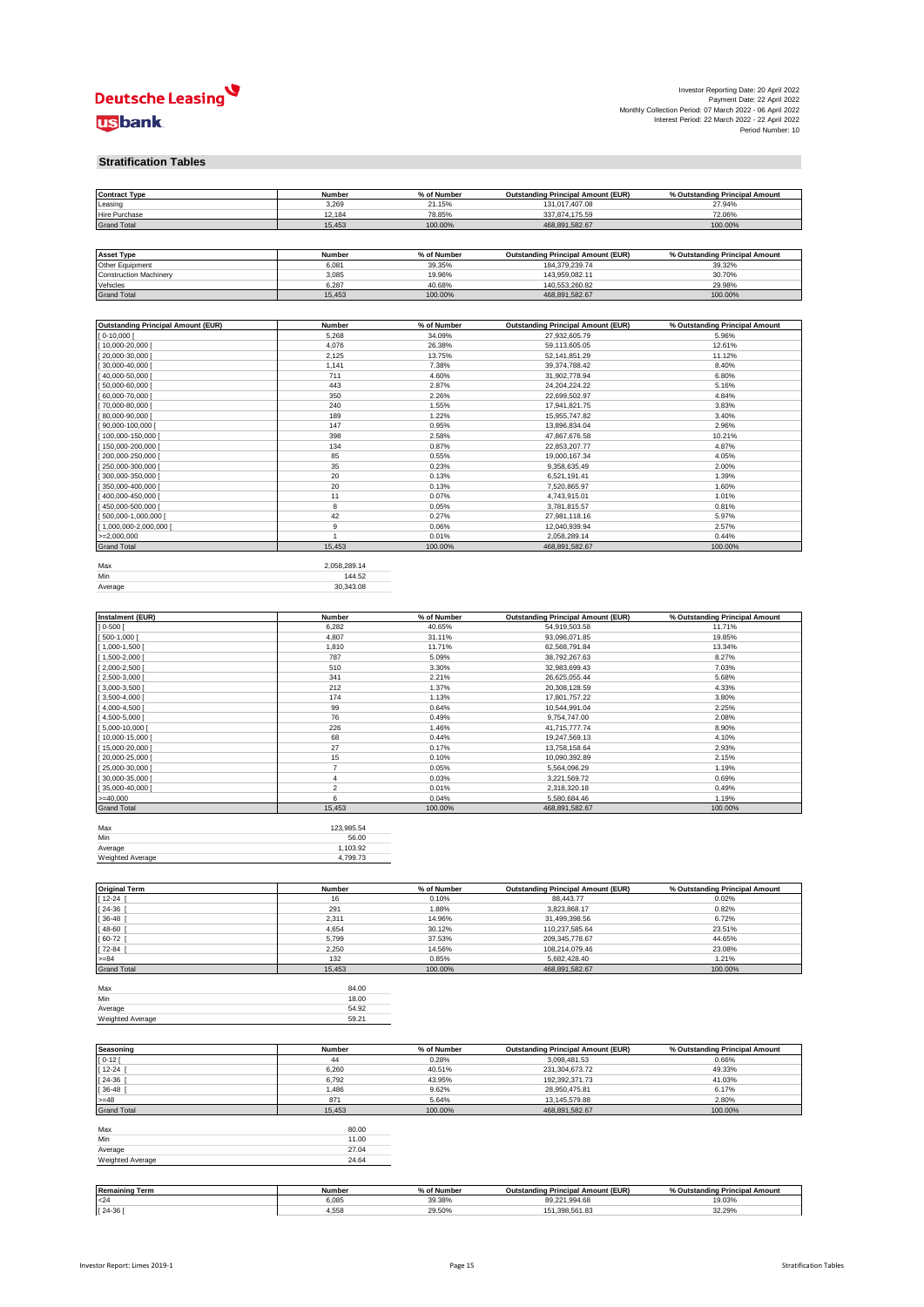| $[36 - 48]$        | 3,666  | 23.72%  | 160,503,780.03 | 34.23%  |
|--------------------|--------|---------|----------------|---------|
| $[48-60]$          | 1,092  | 7.07%   | 65,534,443.44  | 13.98%  |
| $[60 - 72]$        | 52     | 0.34%   | 2,232,802.69   | 0.48%   |
| <b>Grand Total</b> | 15,453 | 100.00% | 468,891,582.67 | 100.00% |
|                    |        |         |                |         |
| Max                | 61.00  |         |                |         |
| Min                | 2.00   |         |                |         |
| Average            | 27.87  |         |                |         |
| Weighted Average   | 34.57  |         |                |         |
|                    |        |         |                |         |

| <b>Origination Year</b> | Number | % of Number | <b>Outstanding Principal Amount (EUR)</b> | % Outstanding Principal Amount |
|-------------------------|--------|-------------|-------------------------------------------|--------------------------------|
| 2015                    |        | 0.06%       | 41,983.58                                 | 0.01%                          |
| 2016                    | 120    | 0.78%       | 1.701.604.45                              | 0.36%                          |
| 2017                    | 488    | 3.16%       | 6.167.150.60                              | 1.32%                          |
| 2018                    | 1.251  | 8.10%       | 24.043.903.18                             | 5.13%                          |
| 2019                    | 4.895  | 31.68%      | 130,391,645.43                            | 27.81%                         |
| 2020                    | 6,951  | 44.98%      | 237,282,531.62                            | 50.60%                         |
| 2021                    | 1.739  | 11.25%      | 69.262.763.81                             | 14.77%                         |
| <b>Grand Total</b>      | 15.453 | 100.00%     | 468.891.582.67                            | 100.00%                        |

| <b>Maturity Year</b> | Number | % of Number | <b>Outstanding Principal Amount (EUR)</b> | % Outstanding Principal Amount |
|----------------------|--------|-------------|-------------------------------------------|--------------------------------|
| 2022                 | .476   | 9.55%       | 9.241.517.81                              | 1.97%                          |
| 2023                 | 3.637  | 23.54%      | 57.999.404.50                             | 12.37%                         |
| 2024                 | 4.325  | 27.99%      | 131.255.724.52                            | 27.99%                         |
| 2025                 | 4.135  | 26.76%      | 168.804.634.16                            | 36.00%                         |
| 2026                 | 1.681  | 10.88%      | 88.684.279.47                             | 18.91%                         |
| 2027                 | 199    | 1.29%       | 12.906.022.21                             | 2.75%                          |
| <b>Grand Total</b>   | 15.453 | 100.00%     | 468.891.582.67                            | 100.00%                        |

| Lessees (Top 20)   | Number         | % of Number | <b>Outstanding Principal Amount (EUR)</b> | % Outstanding Principal Amount |
|--------------------|----------------|-------------|-------------------------------------------|--------------------------------|
|                    |                | 0.01%       | 2,058,289.14                              | 0.44%                          |
|                    | $\overline{2}$ | 0.01%       | 1,984,324.39                              | 0.42%                          |
| 3                  | 9              | 0.06%       | 1,975,927.08                              | 0.42%                          |
|                    | $\overline{2}$ | 0.01%       | 1,948,597.90                              | 0.42%                          |
| 5                  |                | 0.05%       | 1,870,850.85                              | 0.40%                          |
|                    | 9              | 0.06%       | 1,637,037.39                              | 0.35%                          |
|                    |                | 0.01%       | 1,528,659.82                              | 0.33%                          |
| 8                  | 8              | 0.05%       | 1,416,161.91                              | 0.30%                          |
| 9                  | $\overline{2}$ | 0.01%       | 1,396,597.43                              | 0.30%                          |
| 10                 |                | 0.03%       | 1,376,581.17                              | 0.29%                          |
| 11                 | 8              | 0.05%       | 1,361,909.05                              | 0.29%                          |
| 12                 | $\overline{2}$ | 0.01%       | 1,303,894.49                              | 0.28%                          |
| 13                 |                | 0.01%       | 1,298,618.89                              | 0.28%                          |
| 14                 | 4              | 0.03%       | 1,264,623.76                              | 0.27%                          |
| 15                 | 9              | 0.06%       | 1,250,349.38                              | 0.27%                          |
| 16                 |                | 0.01%       | 1,206,029.25                              | 0.26%                          |
| 17                 | 5              | 0.03%       | 1,184,213.45                              | 0.25%                          |
| 18                 | $\overline{2}$ | 0.01%       | 1,151,480.83                              | 0.25%                          |
| 19                 |                | 0.01%       | 1,075,886.94                              | 0.23%                          |
| 20                 |                | 0.03%       | 1,046,304.08                              | 0.22%                          |
| <b>Grand Total</b> | 15,453         | 100.00%     | 468,891,582.67                            | 100.00%                        |

| Lessee Groups (Top 20) | <b>Number</b>  | % of Number | <b>Outstanding Principal Amount (EUR)</b> | % Outstanding Principal Amount |
|------------------------|----------------|-------------|-------------------------------------------|--------------------------------|
|                        | 13             | 0.08%       | 3,840,503.67                              | 0.82%                          |
|                        | 41             | 0.27%       | 3,164,990.63                              | 0.67%                          |
|                        | 21             | 0.14%       | 2,263,348.98                              | 0.48%                          |
|                        |                | 0.01%       | 2,058,289.14                              | 0.44%                          |
|                        | 9              | 0.06%       | 2,035,554.20                              | 0.43%                          |
|                        | $\overline{2}$ | 0.01%       | 1,984,324.39                              | 0.42%                          |
|                        | $\overline{2}$ | 0.01%       | 1,948,597.90                              | 0.42%                          |
| l8                     | 20             | 0.13%       | 1,676,060.90                              | 0.36%                          |
| 9                      | 9              | 0.06%       | 1,637,037.39                              | 0.35%                          |
| 10                     | 15             | 0.10%       | 1,589,368.79                              | 0.34%                          |
| l 11                   |                | 0.01%       | 1,528,659.82                              | 0.33%                          |
| 12                     | 9              | 0.06%       | 1,520,278.27                              | 0.32%                          |
| 13                     | 6              | 0.04%       | 1,496,801.31                              | 0.32%                          |
| 14                     | $\mathfrak{p}$ | 0.01%       | 1,481,295.88                              | 0.32%                          |
| 15                     | $\overline{2}$ | 0.01%       | 1,396,597.43                              | 0.30%                          |
| 16                     | 8              | 0.05%       | 1,361,909.05                              | 0.29%                          |
| 17                     | $\overline{2}$ | 0.01%       | 1,303,894.49                              | 0.28%                          |
| 18                     |                | 0.01%       | 1,298,618.89                              | 0.28%                          |
| 19                     | 9              | 0.06%       | 1,281,286.88                              | 0.27%                          |
| 20                     | 4              | 0.03%       | 1,264,623.76                              | 0.27%                          |
| <b>Grand Total</b>     | 15,453         | 100.00%     | 468,891,582.67                            | 100.00%                        |

| <b>Payment Method</b>    | Number        | % of Number | <b>Outstanding Principal Amount (EUR)</b> | % Outstanding Principal Amount |
|--------------------------|---------------|-------------|-------------------------------------------|--------------------------------|
| <b>Direct Debit</b>      | 15.453        | 100.00%     | 468,891,582.67                            | 100.00%                        |
| <b>Bank Transfer</b>     |               | 0.00%       | 0.00                                      | 0.00%                          |
| <b>Grand Total</b>       | 15.453        | 100.00%     | 468.891.582.67                            | 100.00%                        |
|                          |               |             |                                           |                                |
|                          |               |             |                                           |                                |
| <b>Payment Frequency</b> | <b>Number</b> | % of Number | <b>Outstanding Principal Amount (EUR)</b> | % Outstanding Principal Amount |
| Monthly                  | 15,453        | 100.00%     | 468.891.582.67                            | 100.00%                        |
| <b>Grand Total</b>       | 15.453        | 100.00%     | 468.891.582.67                            | 100.00%                        |

| <b>Payment Day</b>   | Number        | % of Number | <b>Outstanding Principal Amount (EUR)</b> | % Outstanding Principal Amount |
|----------------------|---------------|-------------|-------------------------------------------|--------------------------------|
|                      | 15.422        | 99.80%      | 466.422.671.02                            | 99.47%                         |
| 15                   | 31            | 0.20%       | 2.468.911.65                              | 0.53%                          |
| <b>Grand Total</b>   | 15,453        | 100.00%     | 468,891,582.67                            | 100.00%                        |
|                      |               |             |                                           |                                |
| <b>Discount Rate</b> | <b>Number</b> | % of Number | <b>Outstanding Principal Amount (EUR)</b> | % Outstanding Principal Amount |
| 4.0%                 | 15.453        | 100.00%     | 468.891.582.67                            | 100.00%                        |
| <b>Grand Total</b>   | 15.453        | 100.00%     | 468.891.582.67                            | 100.00%                        |

| <b>NACE</b>                                   | <b>Number</b> | % of Number | <b>Outstanding Principal Amount (EUR)</b> | % Outstanding Principal Amount |
|-----------------------------------------------|---------------|-------------|-------------------------------------------|--------------------------------|
| A - Agriculture, Forestry and Fishing         | 642           | 4.15%       | 18.474.304.59                             | 3.94%                          |
| B - Mining and Quarrying                      | 77            | 0.50%       | 6.145.327.17                              | 1.31%                          |
| C - Manufacturing                             | 2.088         | 13.51%      | 82.130.791.44                             | 17.52%                         |
| D - Electricity, Gas, Steam and Air Condition | 57            | 0.37%       | 3.047.461.14                              | 0.65%                          |
| E - Water Supply; Sewerage, Waste Managmnt, R | 298           | 1.93%       | 18.442.808.95                             | 3.93%                          |
| F - Construction                              | 3.289         | 21.28%      | 90.878.004.82                             | 19.38%                         |
| G - Wholesale, Retail Trade, Repair of Motor  | 2.317         | 14.99%      | 59.165.304.40                             | 12.62%                         |
| H - Transportation and Storage                | 1.482         | 9.59%       | 50.314.071.30                             | 10.73%                         |
| - Accommodation and Food Service Activiti     | 456           | 2.95%       | 7.266.227.51                              | 1.55%                          |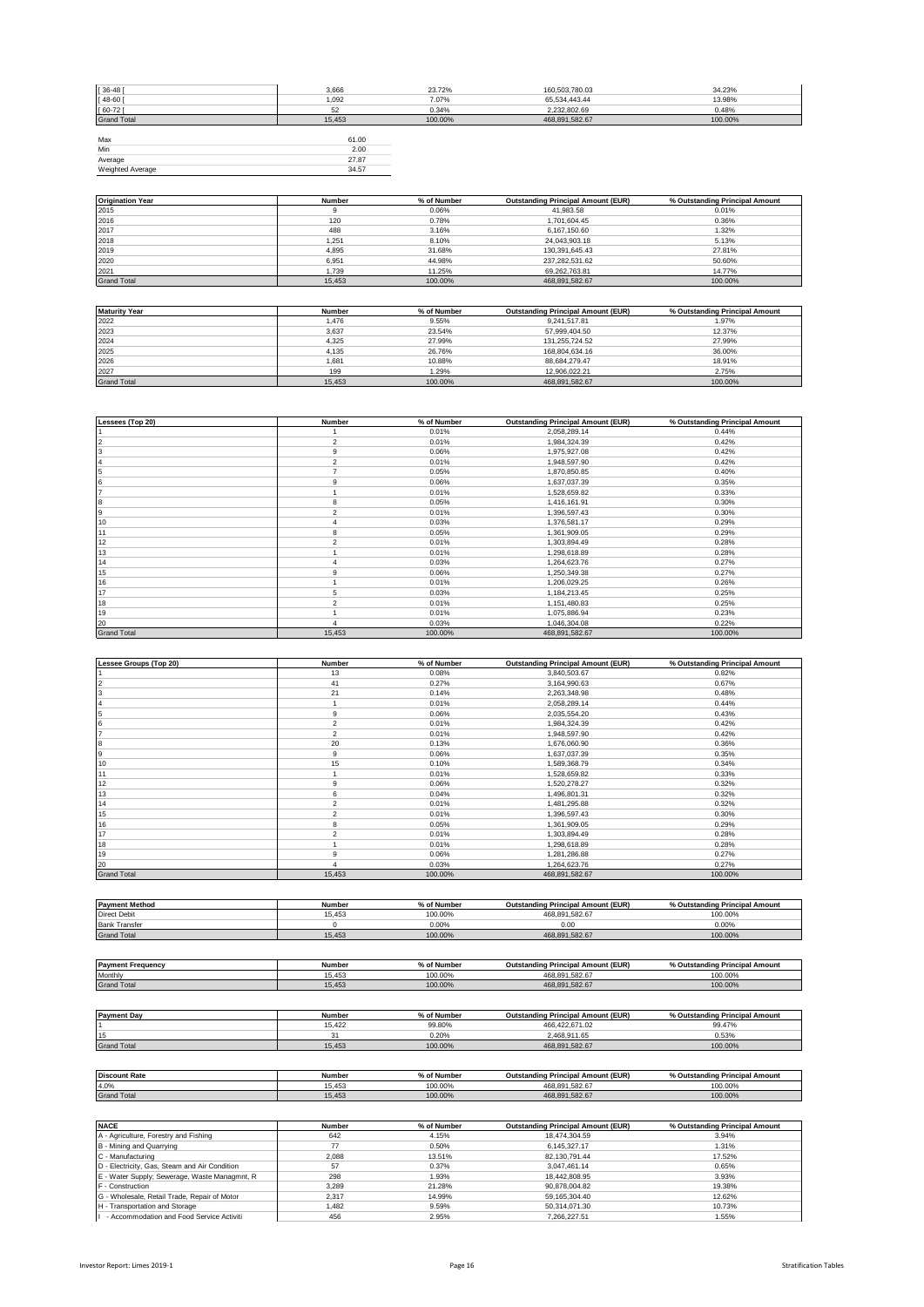| J - Information and Communication             | 153    | 0.99%   | 4.312.040.87   | 0.92%   |
|-----------------------------------------------|--------|---------|----------------|---------|
| K - Financial and Insurance Activities        | 127    | 0.82%   | 4.502.994.75   | 0.96%   |
| L - Real Estate Activities                    | 337    | 2.18%   | 12.111.160.92  | 2.58%   |
| M - Professional, Scientific and Technical Ac | 830    | 5.37%   | 21.464.652.76  | 4.58%   |
| N - Administrative and Support Service Activi | 1.960  | 12.68%  | 62.195.022.26  | 13.26%  |
| O - Public Adm. and Defence; Compulsory Socia | 39     | 0.25%   | 1.111.590.76   | 0.24%   |
| P - Education                                 | 104    | 0.67%   | 1.338.981.95   | 0.29%   |
| Q - Human Health and Social Work Activities   | 592    | 3.83%   | 12.810.209.23  | 2.73%   |
| R - Arts. Entertainment and Recreation        | 208    | 1.35%   | 4.502.938.31   | 0.96%   |
| S - Other Service Activities                  | 382    | 2.47%   | 8.487.029.29   | 1.81%   |
| T - Act. of Households as Employers; Undiff.  |        | 0.01%   | 2.630.04       | 0.00%   |
| U - Activities of Extraterritorial Organisati | 13     | 0.08%   | 188.030.21     | 0.04%   |
| <b>Grand Total</b>                            | 15.453 | 100.00% | 468.891.582.67 | 100.00% |

| <b>Federal State</b> | Number | % of Number | <b>Outstanding Principal Amount (EUR)</b> | % Outstanding Principal Amount |
|----------------------|--------|-------------|-------------------------------------------|--------------------------------|
| Baden-Württemberg    | 1,801  | 11.65%      | 53,823,286.89                             | 11.48%                         |
| Bayern               | 2.362  | 15.29%      | 74,681,413.84                             | 15.93%                         |
| Berlin               | 217    | 1.40%       | 12,059,319.54                             | 2.57%                          |
| Brandenburg          | 524    | 3.39%       | 16,099,956,96                             | 3.43%                          |
| Bremen               | 73     | 0.47%       | 2.511.527.14                              | 0.54%                          |
| Hamburg              | 376    | 2.43%       | 12.440.095.56                             | 2.65%                          |
| Hessen               | 1.505  | 9.74%       | 44.326.419.64                             | 9.45%                          |
| Mecklenburg-Vorpomm. | 455    | 2.94%       | 16.225.532.99                             | 3.46%                          |
| Niedersachsen        | 1,658  | 10.73%      | 47,000,130.44                             | 10.02%                         |
| Nordrhein-Westfalen  | 2,954  | 19.12%      | 85,515,840.10                             | 18.24%                         |
| Rheinland-Pfalz      | 800    | 5.18%       | 25,813,651.11                             | 5.51%                          |
| Saarland             | 183    | 1.18%       | 5,881,436.02                              | 1.25%                          |
| Sachsen              | 641    | 4.15%       | 16,443,731.20                             | 3.51%                          |
| Sachsen-Anhalt       | 440    | 2.85%       | 17,803,929.38                             | 3.80%                          |
| Schleswig-Holstein   | 890    | 5.76%       | 21,405,348.32                             | 4.57%                          |
| Thüringen            | 574    | 3.71%       | 16,859,963.54                             | 3.60%                          |
| <b>Grand Total</b>   | 15,453 | 100.00%     | 468,891,582.67                            | 100.00%                        |